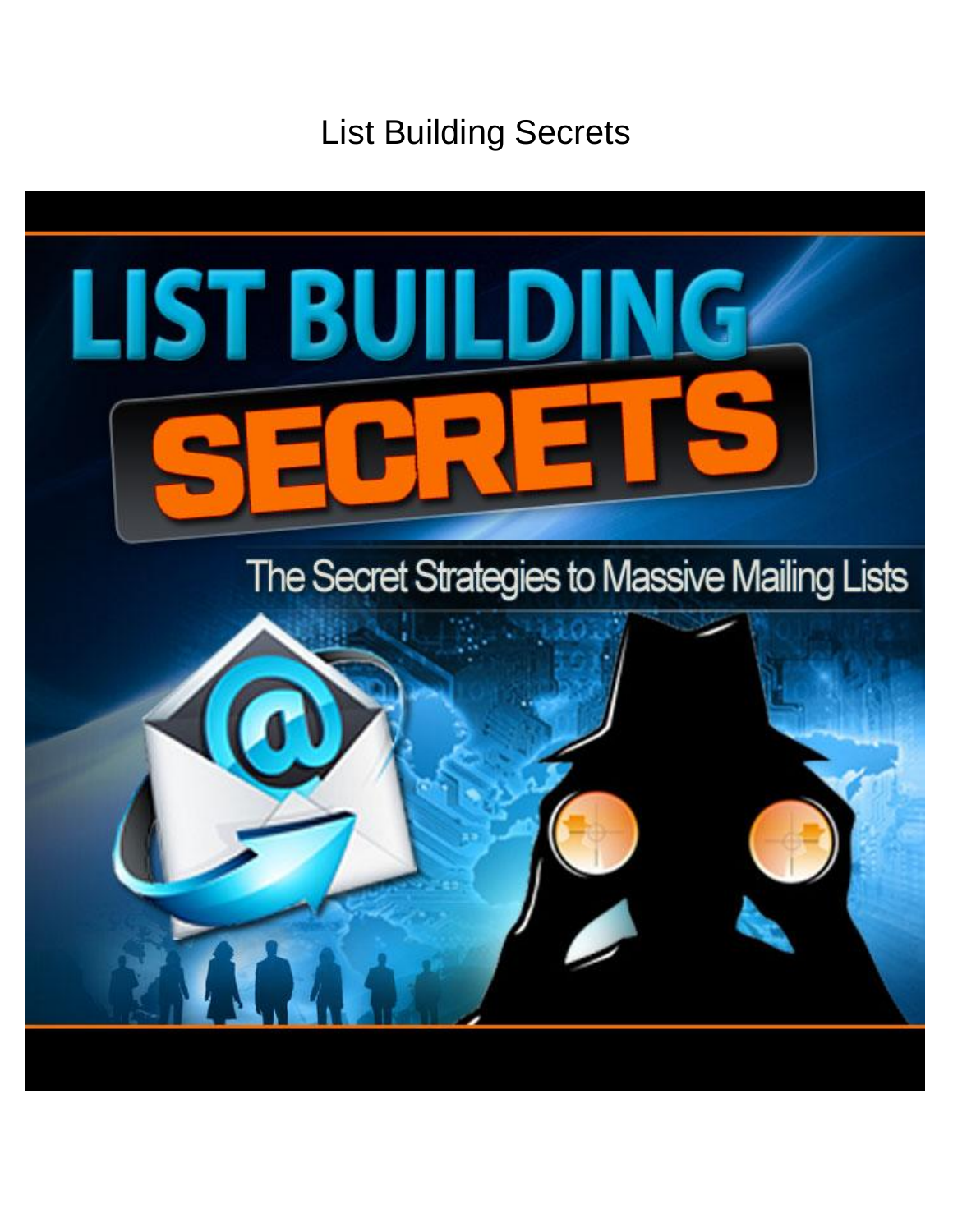## **Table of Contents**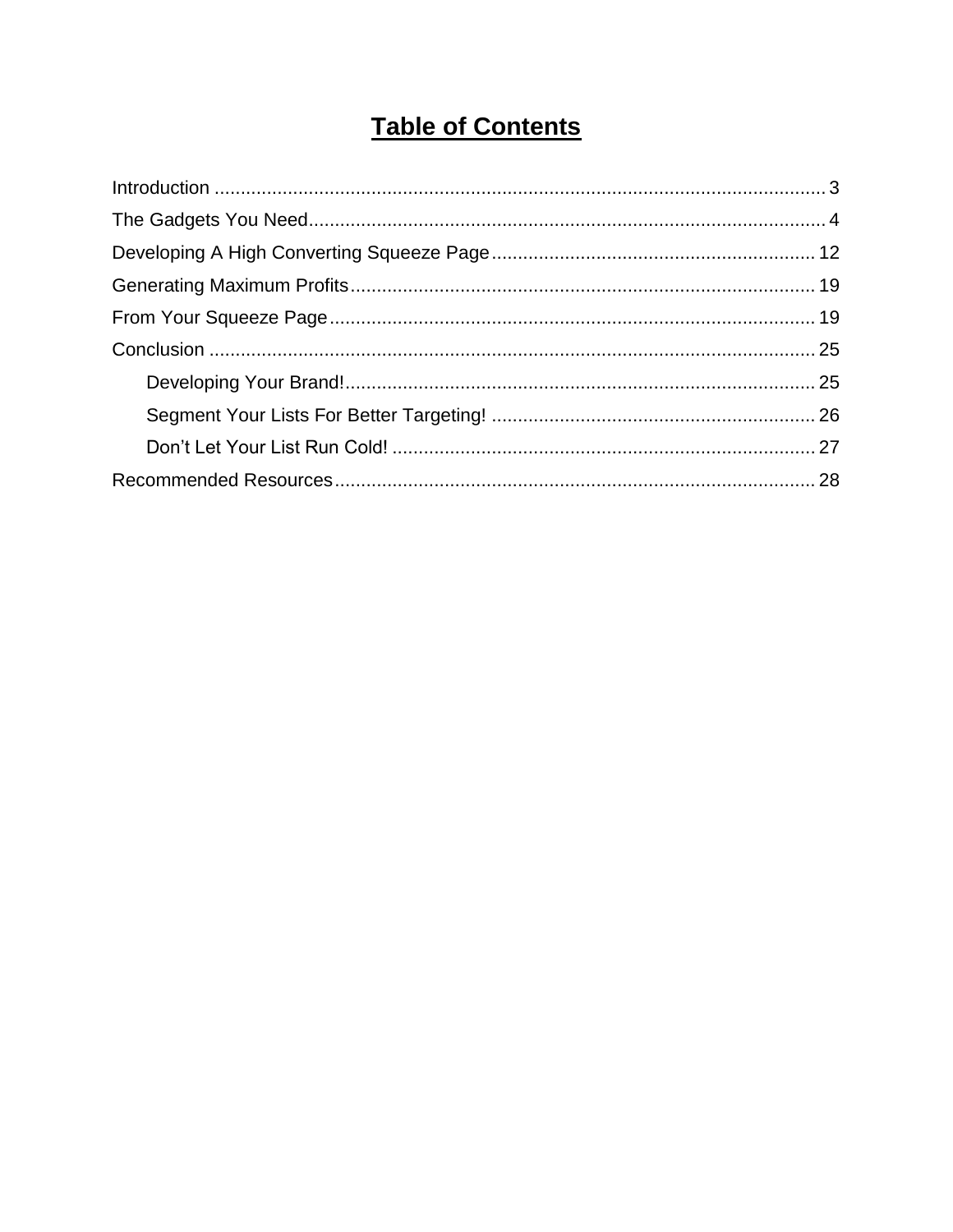## **Introduction**

<span id="page-2-0"></span>List building is a method to collect targeted prospects who are visiting your site by offering them a decent quality information in exchange for their contact details such as email, first name, last name and their phone numbers, this is also known as laser targeted, responsive subscribers list that eventually becoming the key element to your success.

When the subscriber has confirmed his email subscription on your list, you can then start to send them the follow up emails in conjunction with relevant and useful content based on your product or services.

Affiliate marketers or any business owner are using different style of squeeze pages and opt-in forms combination on their site to capture potential prospects. You are able to generate the web opt-in forms from the autoresponder provider user dashboard and it is used for embedding into your squeeze page template either as a javascript or HTML codes.

Every moment when a visitor enters their name and email address into your squeeze page opt-in form, they are instantly being added to your mailing list system and instantly become an active subscriber you can follow up with them later on.

With the method of list building, you can potentially transform the confirmed subscribers into buyers, since once your potential prospect has been added to your mailing list, you are able to establish a relationship with them, that will encourage sales as well as repeating sales (which will add up more sales profit for long run).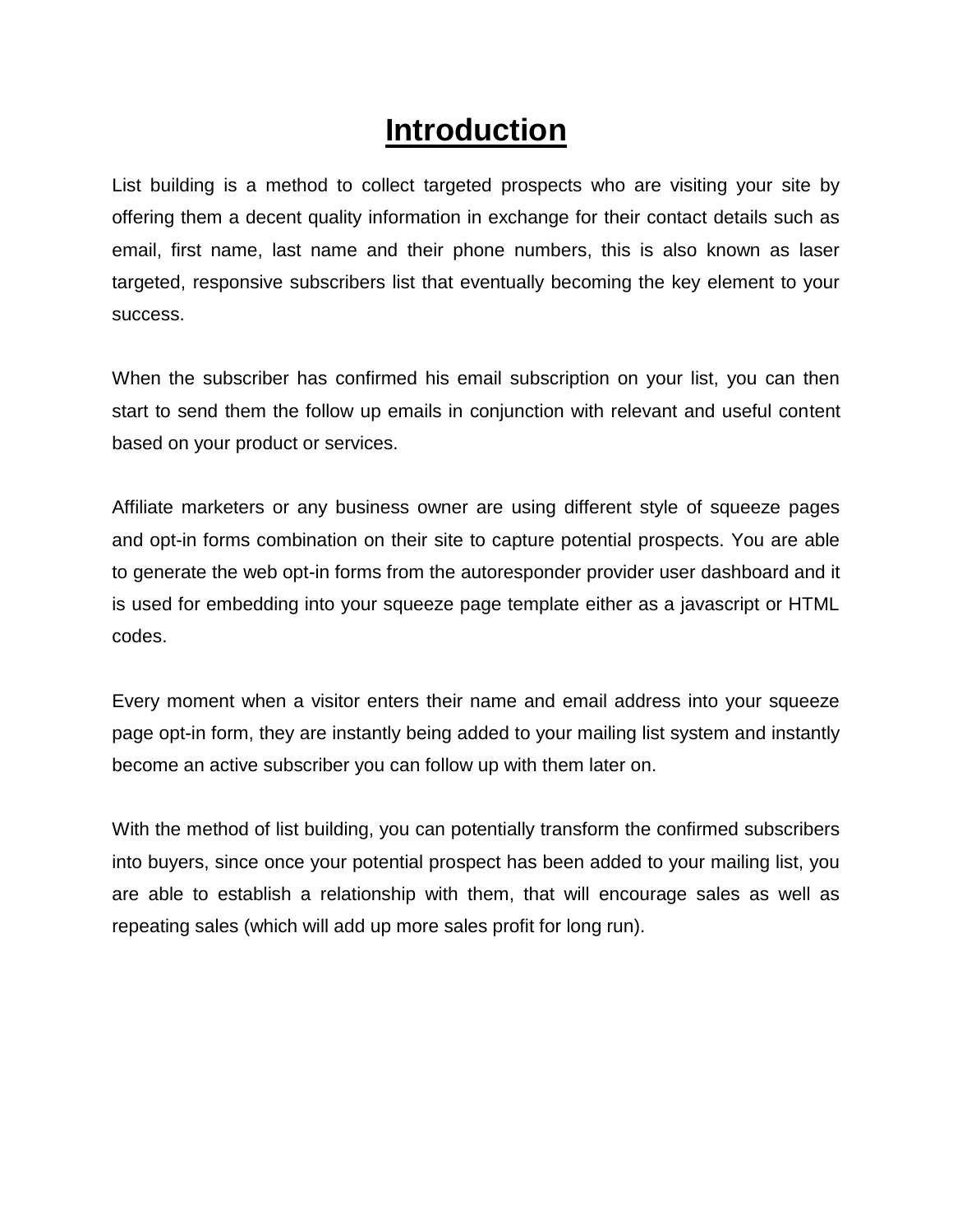## **The Gadgets You Need**

<span id="page-3-0"></span>Building a profitable email list building campaign is not to be exempted this day. To get started, you will need to make sure that you have the entire gadgets ready; as such you need the following:

#### **1. Professional Autoresponder Account (Hosted Services or Owned Version)**

The most top 2 recommended autoresponder services which are from [www.getresponse.com](http://www.getresponse.com/index/proceed101) and [www.aweber.com,](http://proceed.aweber.com/) by using their services, you are able to set up an unlimited number of mailing lists, each of them provides an easy customization options to fit into your opt-in form for your squeeze page codes. *(I have included a list of autoresponder services, please check on the last page for the recommended resources)*

Organizing your lists into each of their individual campaign will be able to let you personalize your emails so that specific information or topics are directly send to the targeted groups of subscribers who are interested in.

An autoresponder is an automated mailing list system set up with preloaded follow-up messages to be sent out on a predefined schedule of time and date. This means that you can write all of your messages at once but have them drip to your subscribers on the date and time you specify in the system.

Being able to schedule all follow-up messages makes life a lot easier for an affiliate marketer because you can set it up once and for all to be on auto-pilot, so that you can spend the rest of your time and effort to focus on driving traffic to your squeeze page in order to continuously expand your list.

The autoresponder service provider you are going to choose will provide you with an account where you can log in and create unlimited email campaigns as well. This means it can lets you accommodate to a couple of dozen or more niche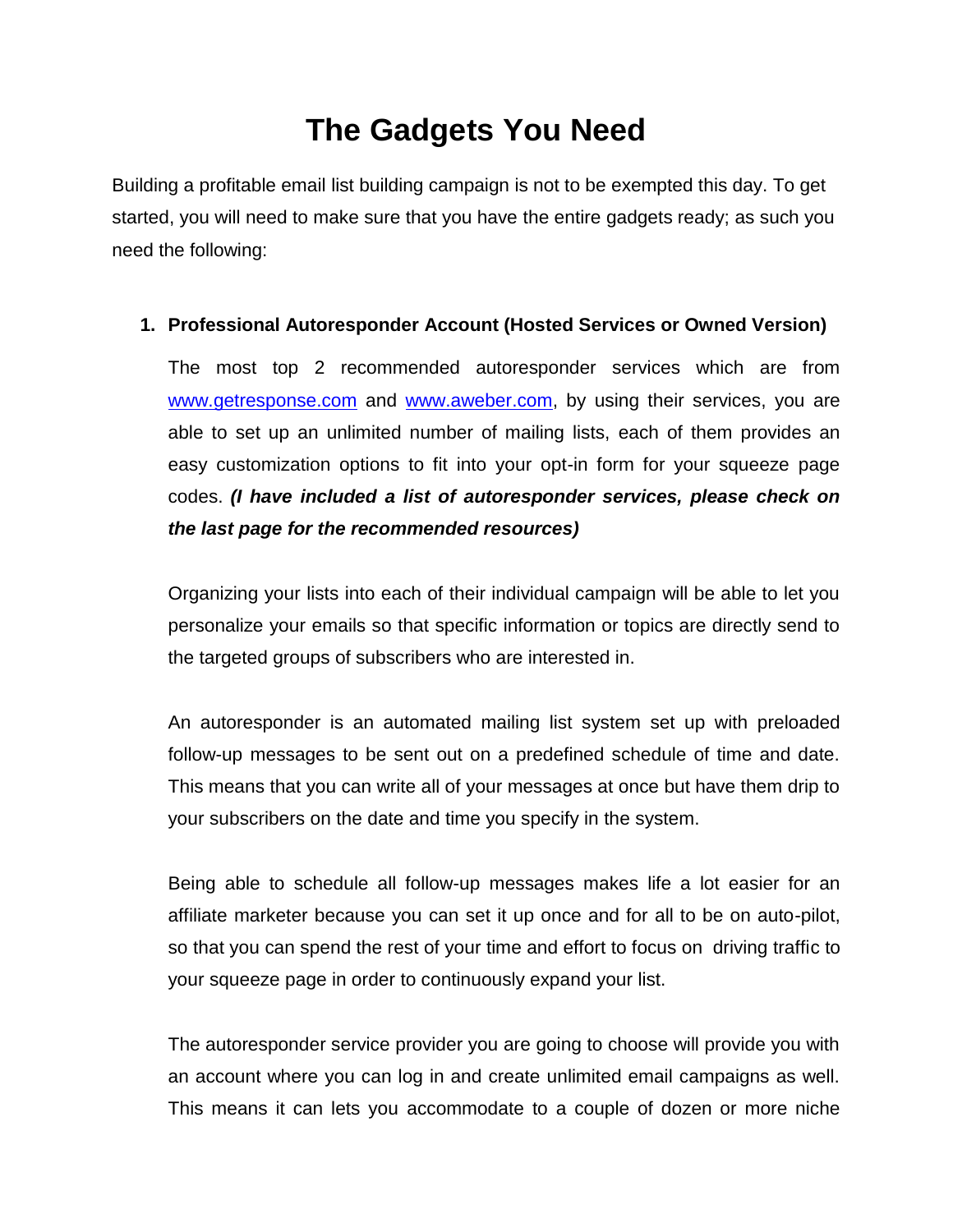markets but making sure that you keep things organized and well managed to email your subscribers to avoid confusion.

For instance, perhaps you are interested in the fitness niche market as well as the weight loss market. You would simply create two autoresponder campaigns. One titled fitness and the other one titled weight loss.

You would create your content separately for these two markets, pre-schedule your follow-up messages in your autoresponder account and it would instantly send out your notices, news and updates to each group of subscribers on a predefined schedule.

If you prefer to host your own autoresponder system, one of the most decent, low-cost and affordable scripts on the Internet is available from **Millennium Responder**,<http://www.millenniumresponder.com/>

Alternatively, you may also want to check out the software being offered by Interspire and it's called "*Interspire Email Marketer*" and the other one is from [Auto Response Plus.](http://www.autoresponseplus.com/)

The best things about locally hosted email autoresponders is the fact that you own the program. Once you have purchased the software, you do own it for the rest of your life. This way, you don't have to worry about any other charges. You won't have to pay a company to run it, which will save you a lot of money in the long run. There are no monthly charges involved either, which makes locally hosted email responders seem much better than remote hosted responders.

The downfall hosting locally is when, it's not if, you innocently get accused of spamming it takes weeks of hard work to get your email delivery rate up again (if that ever happens) Personally I use [www.aweber.com](http://proceed.aweber.com/)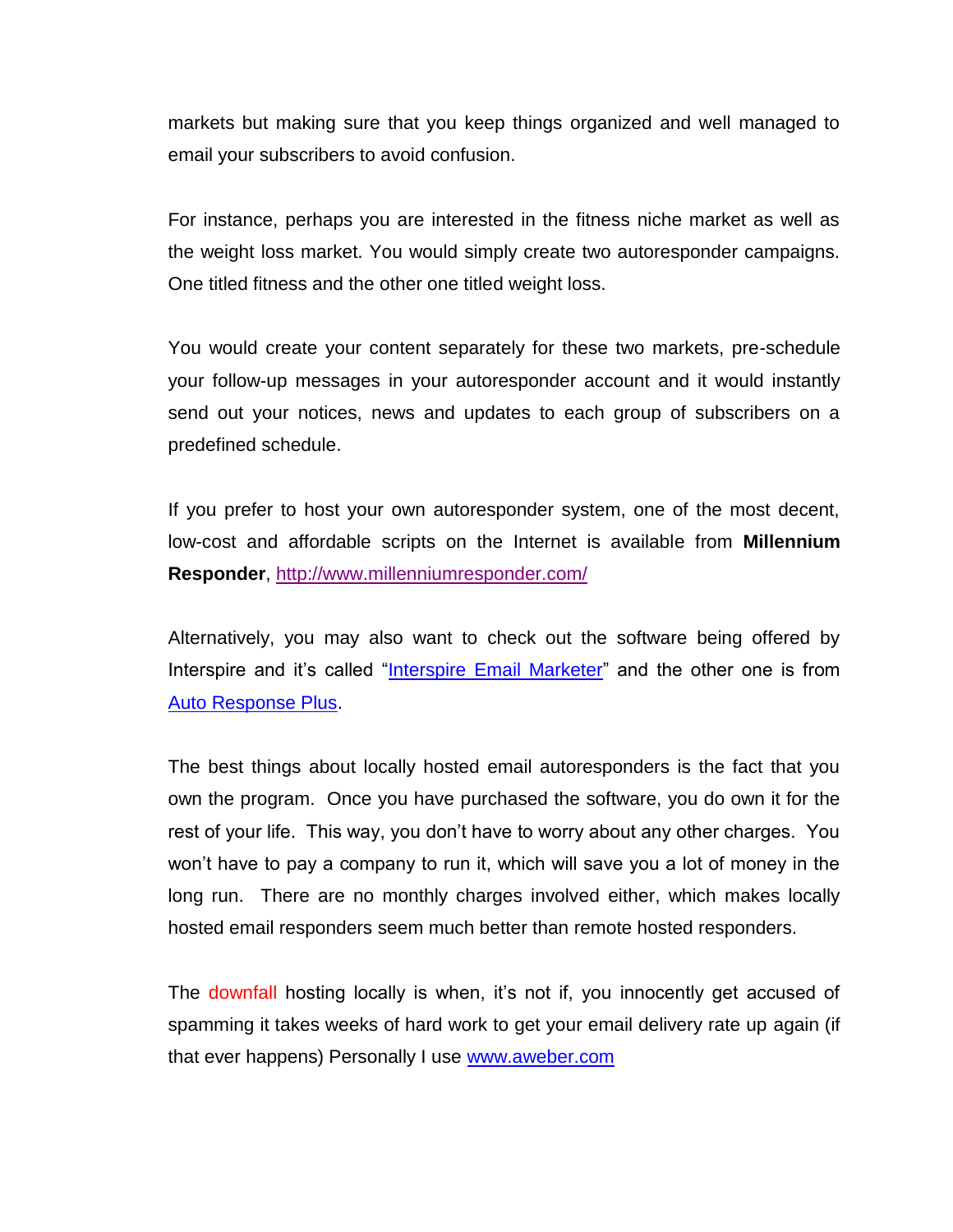#### **2. Squeeze Page**

A squeeze page consist of your opt-in form with the details to present to the potential prospects being able to find you on the web, by evaluating what you are offering them in exchange for their contact information and making the decision to become an active subscriber of your list.

A squeeze page is very similar to a sales page in terms of its primary function is to pull in customers and motivate them to take further action, in this case, they have to subscribe to your list.

Highlighting the "**Call of Action**" is very important in creating high performance squeeze pages, and you must place highly appealing outlines and benefits to ensure that your visitors are guided fully to fill in the opt-in form; otherwise they will not be added to your list.

You need to clearly direct visitors to enter in their name and email address as well as instruct them to confirm their request to join your list *(if you are using double opt-in)*.

One thing to keep in mind when developing your squeeze page is that it should motivate visitors in the same way that a traditional sales page should, however, the actual structure of your squeeze page may not be similar.

With sales pages, they are typically designed to offer as much information about a particular product or services as possible, since the main focus is on transforming a visitor into a buyer.

With a squeeze page, you aren't asking your visitor to make a decision to purchase or commit to anything other than to subscribe to your mailing list where they are rewarded with a free product, newsletter or e-course.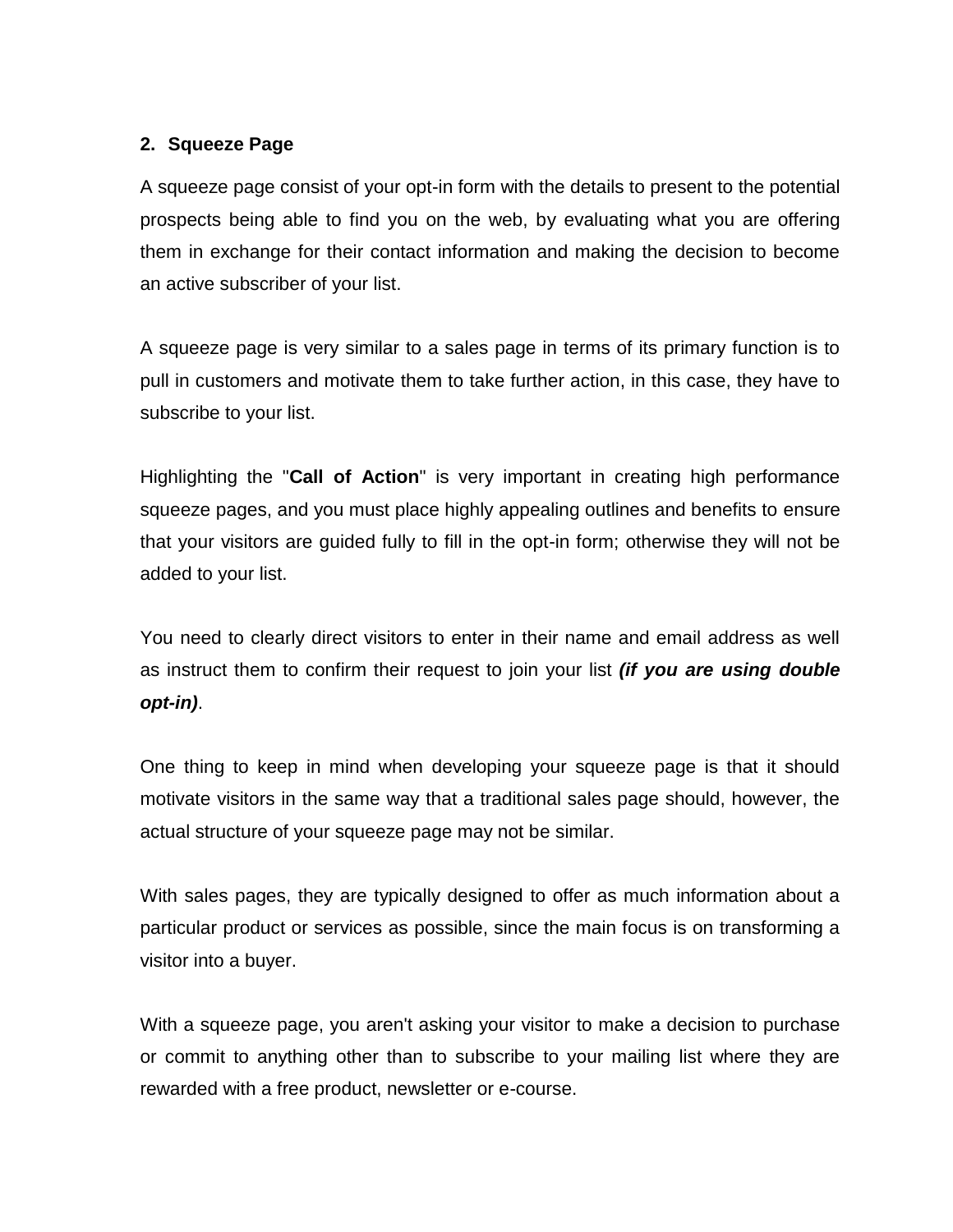Keeping this offer or giveaway in mind, when you develop a squeeze page, you need to have a strong focus on your market, and design your offer around an existing problem, need or question.

To come up with the best incentive offer possible, you'll need to thoroughly evaluate your market, as well as competing offers so that you can create a relevant product that is in demand and will likely to capture the attention from your targeted prospects.

Squeeze pages should be designed to offer a clear navigation system, basic structure, template and a compelling deal.

To summarize, your list building process consists of three major parts:

- **I. Squeeze Page With Opt-In Form**
- **II. Compelling High Quality Offer or Incentive**
- **III. Follow Up Messages And Broadcasts**

We will discuss the structure of a successful squeeze page in an upcoming chapter, so that you can begin to develop your own.

### **3. Giveaway (Incentive)**

Your giveaway is essentially, the most important element on your squeeze page.

If your offer doesn't motivate visitors into subscribing, all of your marketing efforts will be lost. This means that you need your offer to be of interest to the majority of your target market, rather than to a small group of subscribers. The higher the quality of your giveaway as well as the more relevant your offer is to your market, the easier it will be to recruit new subscribers.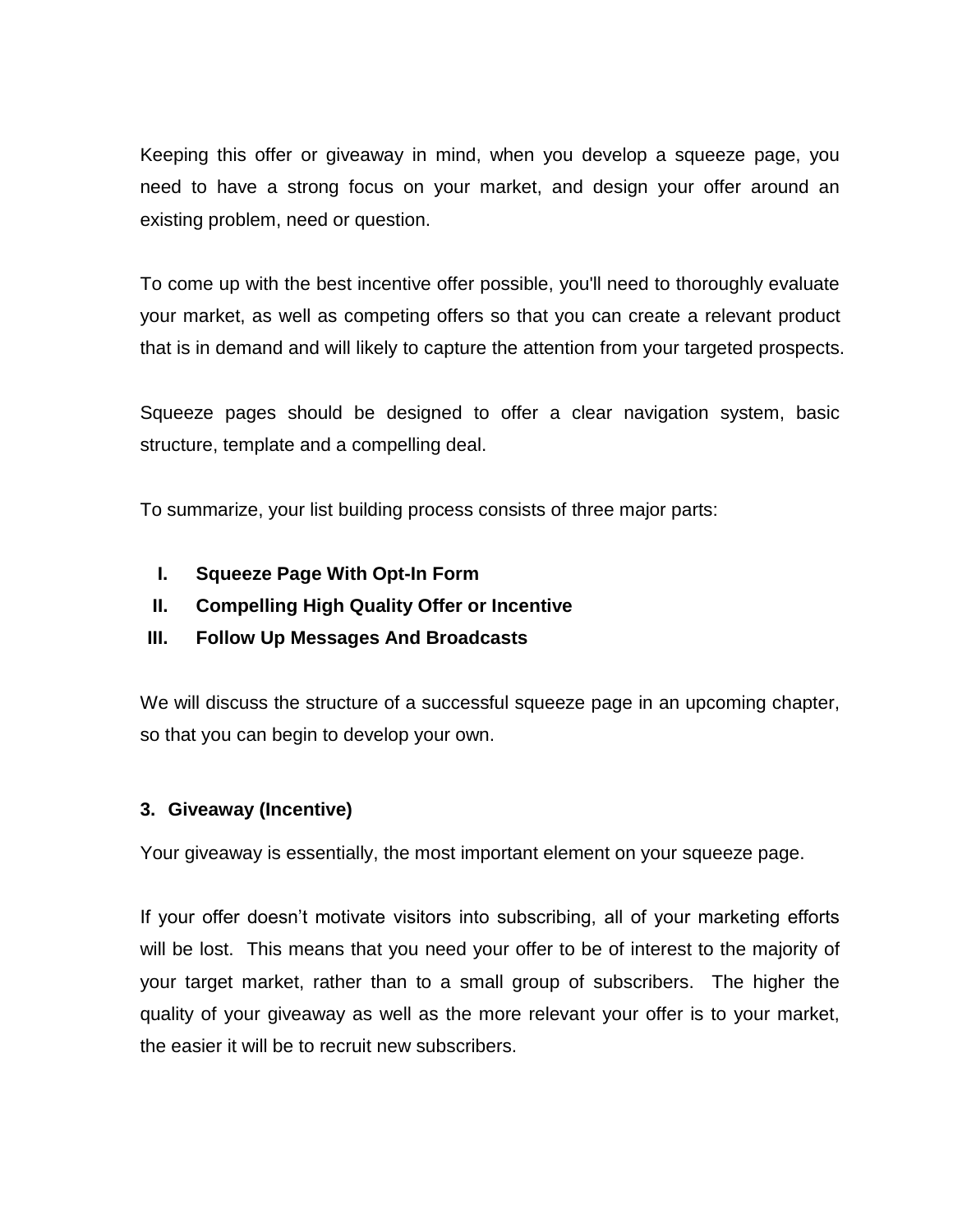There are many different ways to ensure that the product you are giving away is of a high-perceived value by your subscriber base and likely to be successful in converting new subscribers.

To start, consider the different types of products that are being successfully sold in online marketplaces and create a shorter version of a hot selling product, and offer it for free to anyone who subscribed to your list. You may try to offer products with resell rights or even better a private label rights product will do good for your campaign.

If competitors are successful in selling a similar product and you are giving away a high quality product based on the same topic, imagine just how easy it will be to recruit visitors and subscribers to your site.

And better yet, what better way to begin building a relationship with an active subscriber base than by offering them something of equal value with no strings (or price tag) attached!

You could offer:

- **Free Reports**
- **Free Ebooks (full length of leaked chapters)**
- **Free Tutorial Guides**
- **Video Tutorials**
- **Free or Trial Access to a Membership Program**
- **Free Booklet with "Top Tips"**
- **Free Weekly Newsletter Subscription**
- **Free templates or graphics**
- **Free e-course**
- **Free Audio Interviews, Lessons, Tutorials**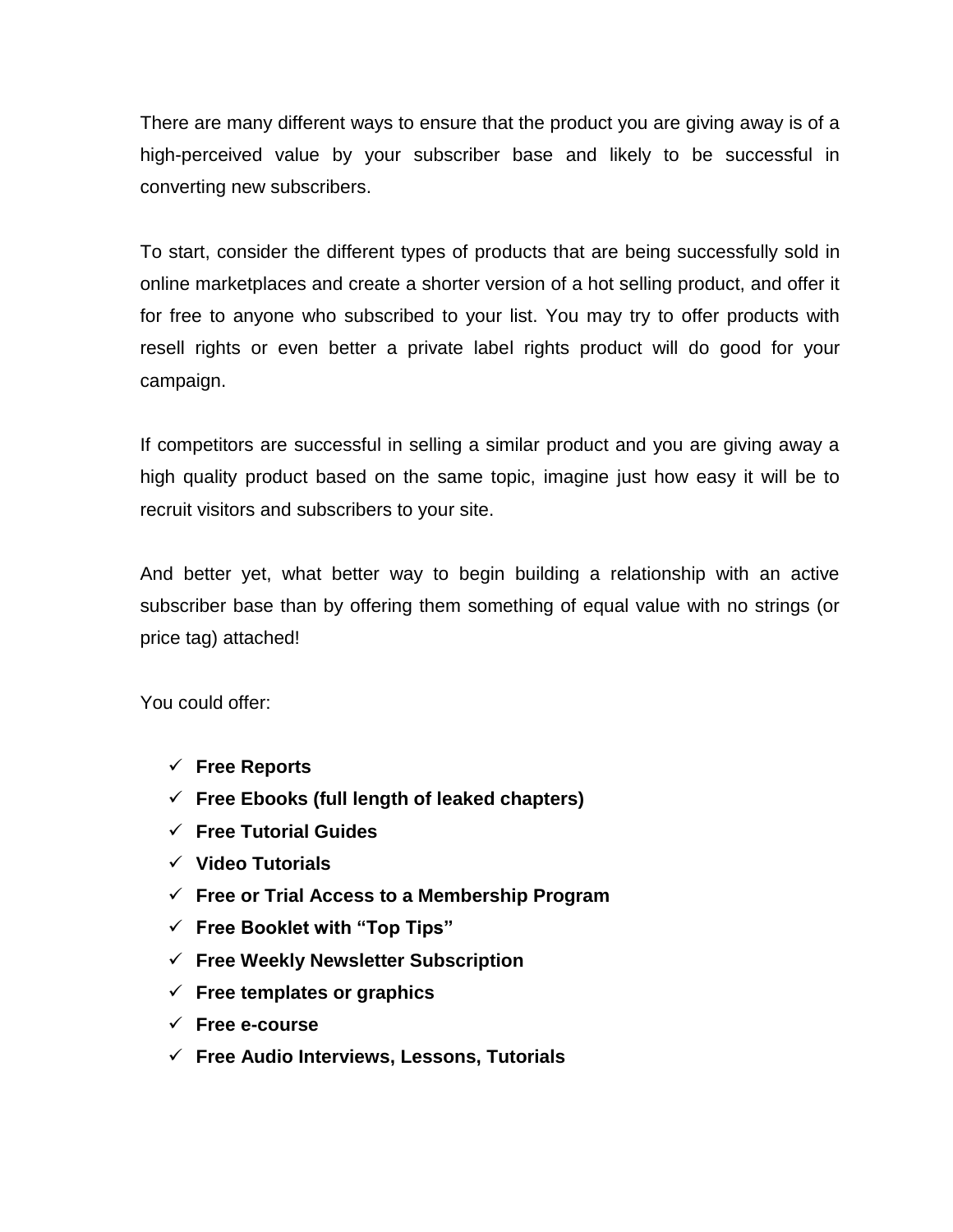The key to creating a successful giveaway product is in its overall relevancy and existing demand.

You want to make sure that your target prospect is actively searching for similar information, and that it is being sold successfully in the marketplace. If you do that, you will have little difficulty building a massive list of targeted prospects who will be eagerly waiting to receive your emails and broadcasts.

If you plan to promote an ebook or e-course of some kind, a very powerful method of building a massive mailing list while generating new business for your product is by offering a leaked chapter of your info product. (Preferably first 2-3 chapters as the preview copy)

By offering this free chapter, you are able to provide new subscribers with a preview copy of the quality of your work, as well as generate a buzz around your upcoming product launch.

If your product is well written, you will find it exceptionally easy to build a subscriber base of people who will likely purchase the full length version when it launches.

This is also a savvy method of creating a viral campaign for your upcoming launch as people pass around the 'leaked chapter' to everyone they know.

If you are interested in outsourcing your project to experienced freelancers, you can easily find a trustworthy professional from the following freelance marketplaces:

[www.Freelancer.com](http://www.freelancer.com/) [www.Odesk.com](http://www.odesk.com/) [www.Suite101.com](http://www.suite101.com/) [www.MediaBistro.com](http://www.mediabistro.com/) [www.Guru.com](http://www.guru.com/)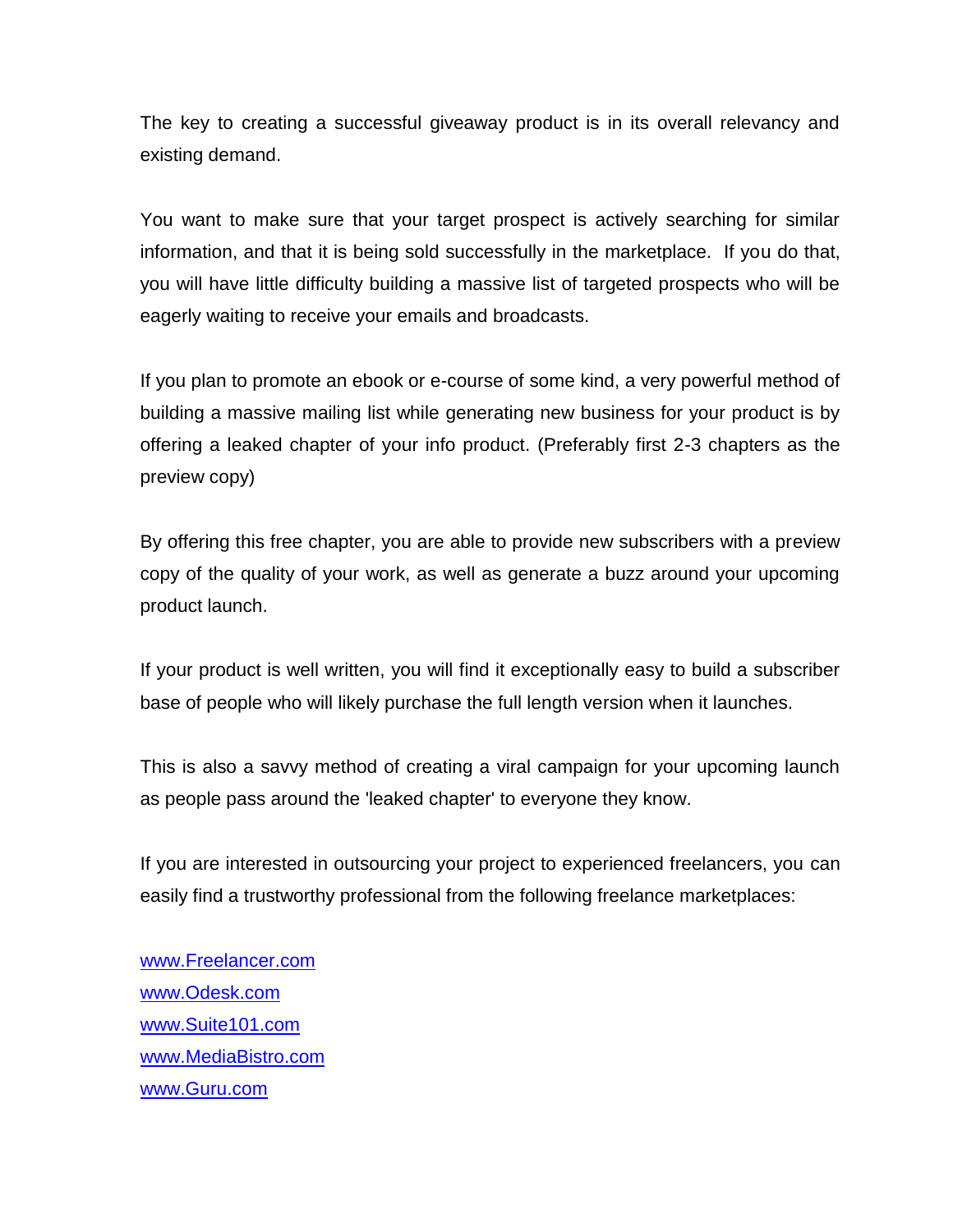#### [www.Elance.com](http://www.elance.com/)

[www.Scriptlance.com](http://www.scriptlance.com/)

*(I have included a list of the top freelance marketplaces at the end of this report)* 

Or you may also outsource your work from a select few popular forums such as [http://www.warriorforum.com](http://www.warriorforum.com/) or [http://forums.digitalpoint.com](http://forums.digitalpoint.com/) which having a number of talented freelance marketers to help you out. (Check on the [Warrior For](http://www.warriorforum.com/warriors-hire/)  [Hire](http://www.warriorforum.com/warriors-hire/) section in warrior forum or look into the [Buy-Sell-Trade](http://forums.digitalpoint.com/forumdisplay.php?f=24&s=40bc82e41761ba4c3ddf0e0435c0cf54) section for digital point forum)

#### **4. Domain And Hosting Accounts**

There are many different domain registrars available to choose from. Personally, I use [www.NameCheap.com](http://www.namecheap.com/) and [www.Godaddy.com](http://www.godaddy.com/). However, one thing to keep in mind is that you should have done a research as to the niche or market that you are intending to target on before registering your domain name.

Doing that way, you can register a domain name that includes relevant keywords pertaining to targeting the right prospects.

For example, if I wanted to build a mailing list that targeted the "**web hosting**" niche, I would consider registering a domain name that incorporated the keywords **'web hosting**', such as **www.Web2Hosting.info** where I would offer free web hosting tips and articles over the website and also an opt-in form to capture the prospects. In this case, the domain and the content both speak directly to my target audience.

In order to streamline your ability to build targeted lists, you also need a web hosting account, making it easy to capture your visitor's information, and add them to your list by showcasing a squeeze or landing page.

When it comes to choosing a hosting provider, you need to make sure that you go with a service that allows for flexibility and fast upgrades.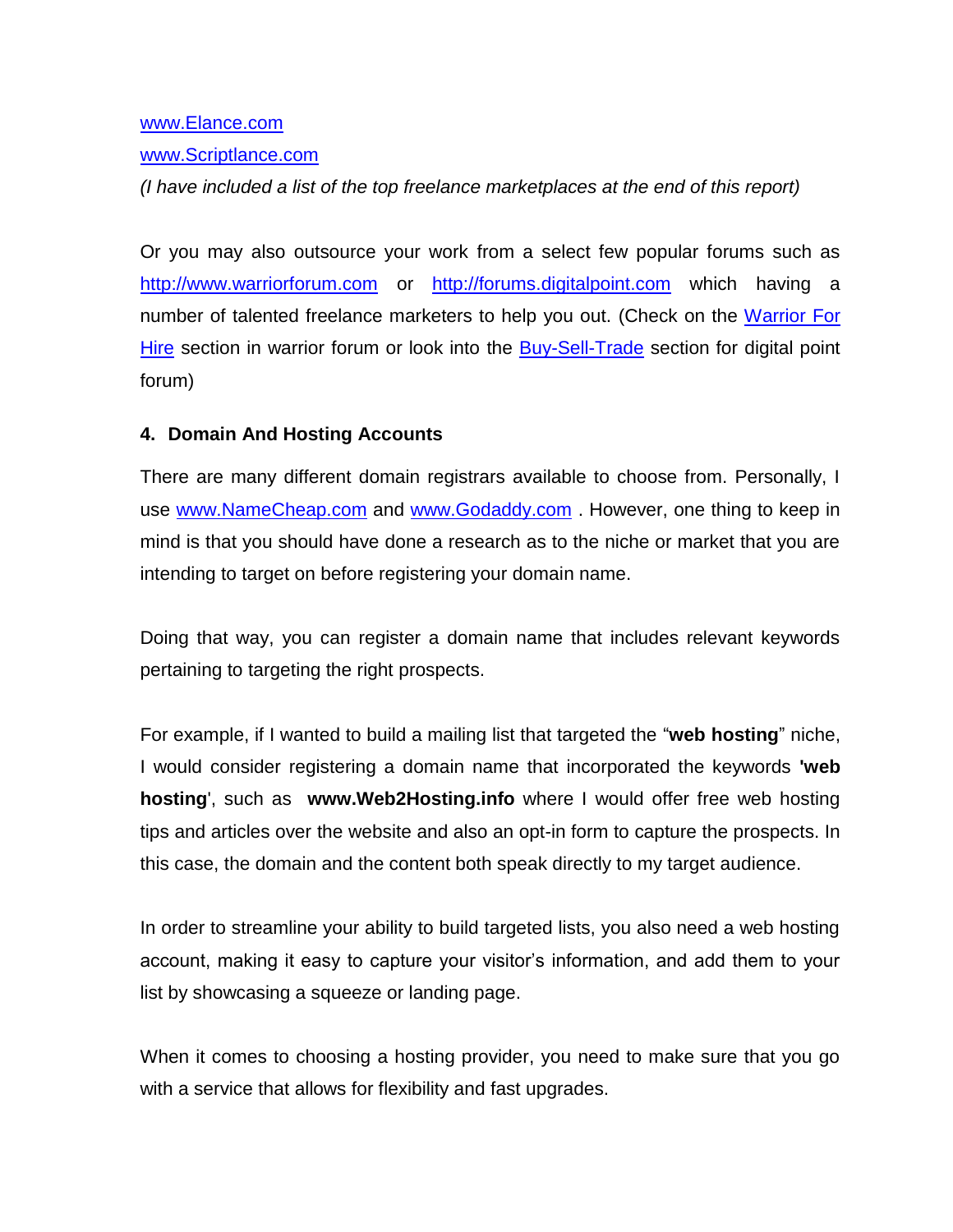You can start out with a smaller package, and as your marketing campaign expands, you can upgrade your account to a larger package.

With your hosting provider, make sure that they offer the ability to use sub domains, so that you can create multiple interior pages for every squeeze page you create.

I recommend using either one of the following hosting company:

- [www.HostGator.com](http://sleekurl.com/?hg)
- [www.BlueHost.com](http://www.bluehost.com/)
- [www.NameCheap.com](http://www.namecheap.com/)

*(NameCheap has opened their hosting services not so long ago but they have pretty much decent review on their services, you may try out their hosting)*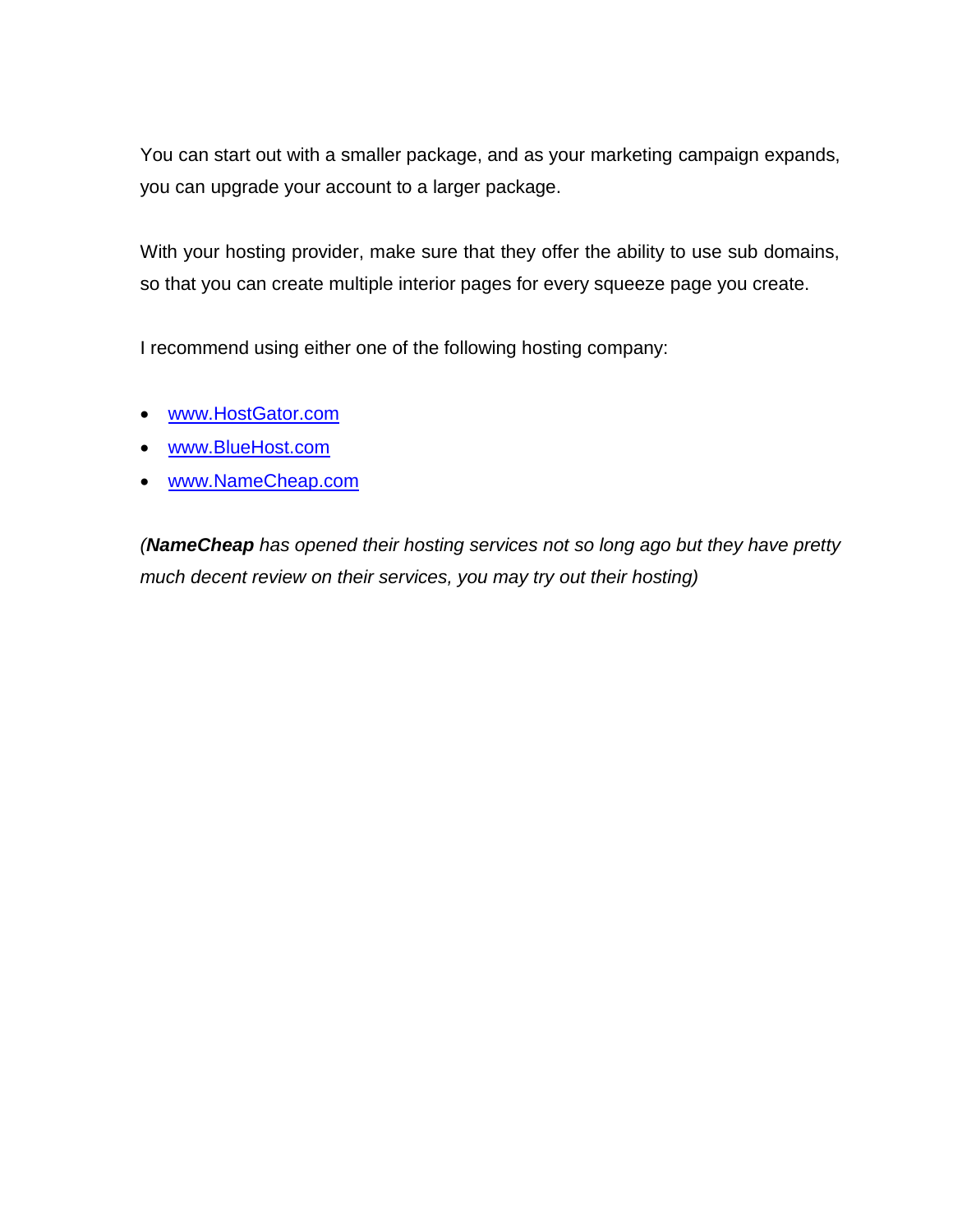## <span id="page-11-0"></span>**Developing A High Converting Squeeze Page**

For the start, being able to convey your messages right with your targeted prospects and thus pursuing them to subscribe into your list is very much beneficial for your long term list building mission, therefore, you will need to develop an eye-catching and highly converting squeeze page.

By providing solid information, and relevant content, you will quickly begin to set up credibility with your subscribers and built-up a good reputation. Declaring yourself as the expert for anyone who interested in seeking for the high quality information and giving exceptional value is extremely essential for you.

Please keep this in mind when creating your squeeze page; a squeeze page is NOT designed to sell anything naturally. Its primary task is to help converting your visitors into confirmed subscribers.

All you need is either a simple HTML page or a blogging platform on your own domain website or on any third-party hosted free websites such as:

- [http://www.Wordpress.com](http://www.wordpress.com/)
- [http://www.Blogger.com](http://www.blogger.com/)
- [http://www.Tumblr.com](http://www.tumblr.com/)

If you are going to use the Wordpress blogging platform, there are plenty of free plugins you can use to automatically insert an opt-in form onto your website. One of my favorite free plugin is:

[WP Autoresponder And Newsletter Plugin](http://wordpress.org/extend/plugins/wp-responder-email-autoresponder-and-newsletter-plugin/)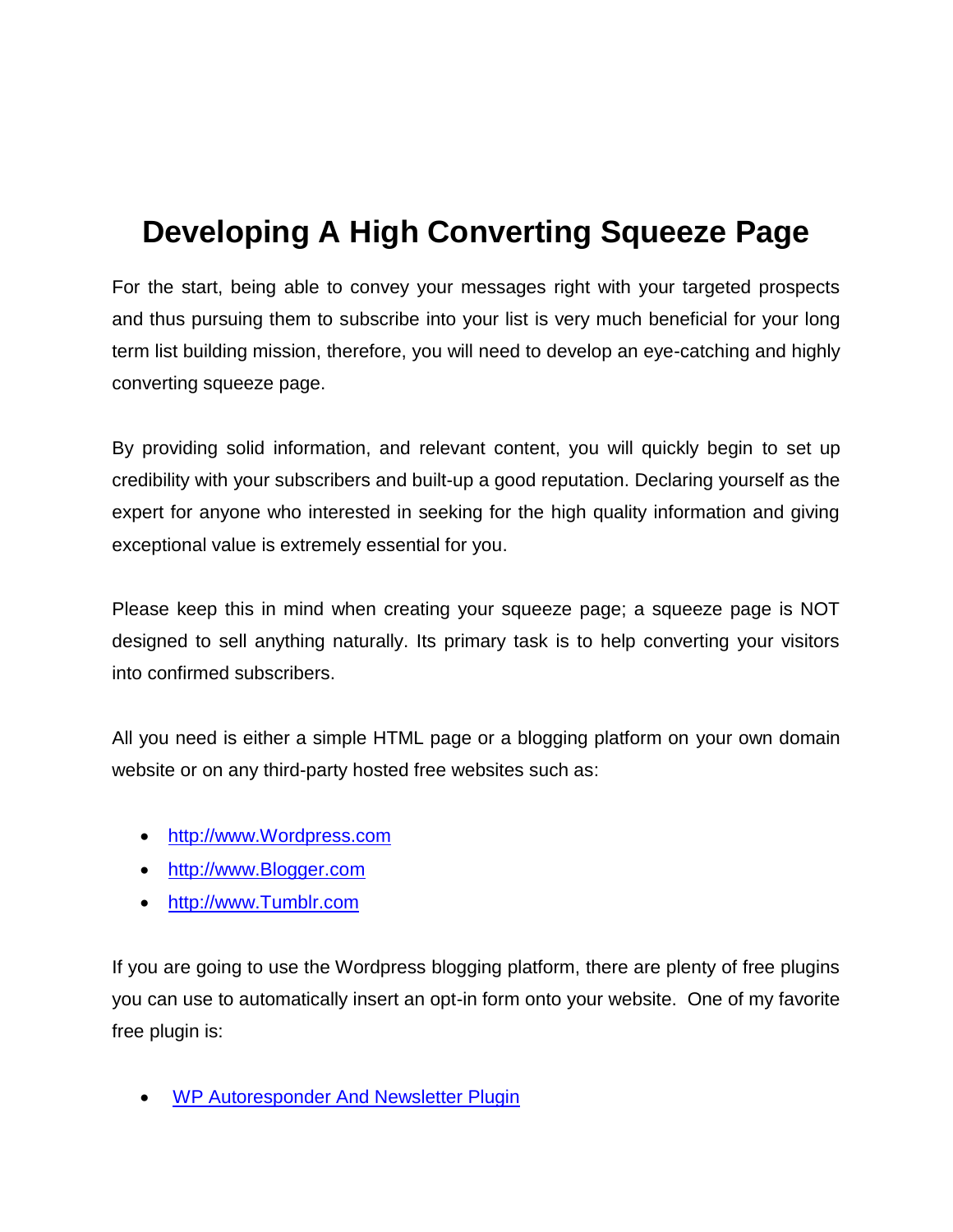If you are using GetResponse or Aweber autoresponder services, you may easily build the opt-in form from the user admin dashboard and they even includes the plugin for use on the wordpress blogging platform.

To help you making the most effective squeeze page possible, here is a quick overview of the most important aspects that you need to include in your own squeeze page:

### 1. **Compelling and Attention Grabbing Headlines**

The headline of your squeeze page should be the very first thing that your visitor sees and therefore it needs to attract their attention, draw them in, generate subconscious, making them have more curiosity and keep them focused long enough to eventually become a confirmed subscriber of your mailing list.

Your headlines text size should be larger than the rest of the text on your page, and for increased exposure, consider adding color to your headline (preferably with H1 tag with red or blue colors in bold works well).

You should consider highlighting your headline and any sub headline that you use. You can use the **<h1>** and **<h2>** tags to enlarge your text, which will not only help with capturing attention from your visitors but will also alert the search engine crawlers as the enlarged text is more important on the entire web page.

Center your headline within your template and try to work in your opt-in box so that it is close to the headline itself. If you are using a CSS based squeeze page template, your opt-in box could be placed in a right column or even better to place it just below the headline and outlines with a bullet list of benefits featured on it.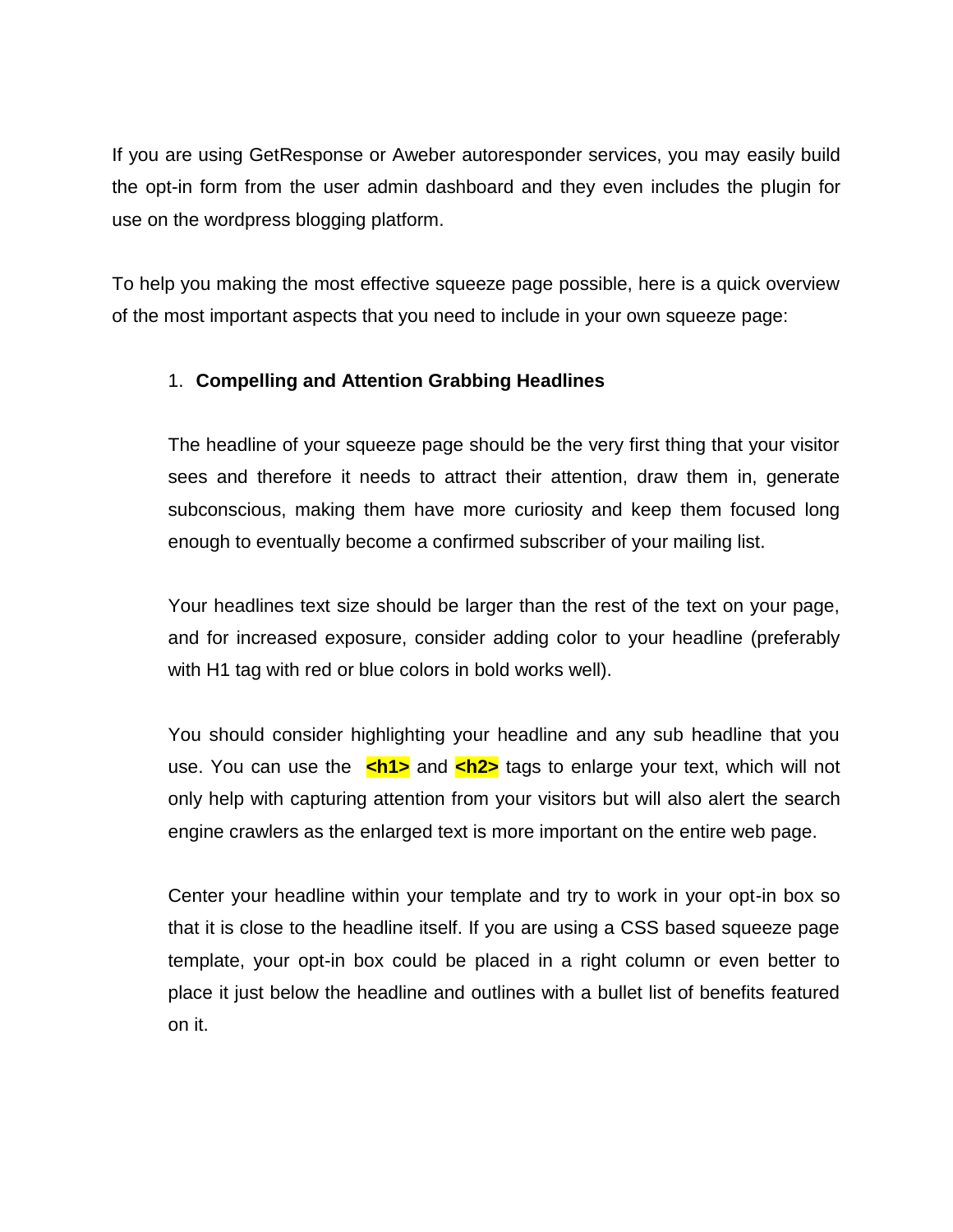#### 2. **Content/Body**

You should keep your content trimmed down so that it focuses only on the most important information that you have to share.

Avoid wordy squeeze pages that offer endless paragraphs of information. Your squeeze page has ONLY one task, to convert visitors into subscribers and so you need to keep it clear, brief and of course, exciting!

You will want to do a couple of split test process for your copy (including lengths) to determine what will increase conversion rates, but in the meantime, here is a quick overview of how to better structure your squeeze page content so that it is easy to read, understand and encourages subscriptions:

### **a) Use Bullet Points To Highlight Benefits**

Bullet points focus on important factors and draw attention to the special aspects of becoming a subscriber of your list.

This is a great way to showcase the benefits of becoming a subscriber, and what they will receive, in return, for their subscription.

For example, if you were offering a report on the **'Insider Secrets to Finding a Work At Home Job**', your benefit list could include:

- Find out how to land a high paying teleworking job even if you have absolutely no experience online!
- Avoid devastating work at home job scams that circulating the industry and target people just like you!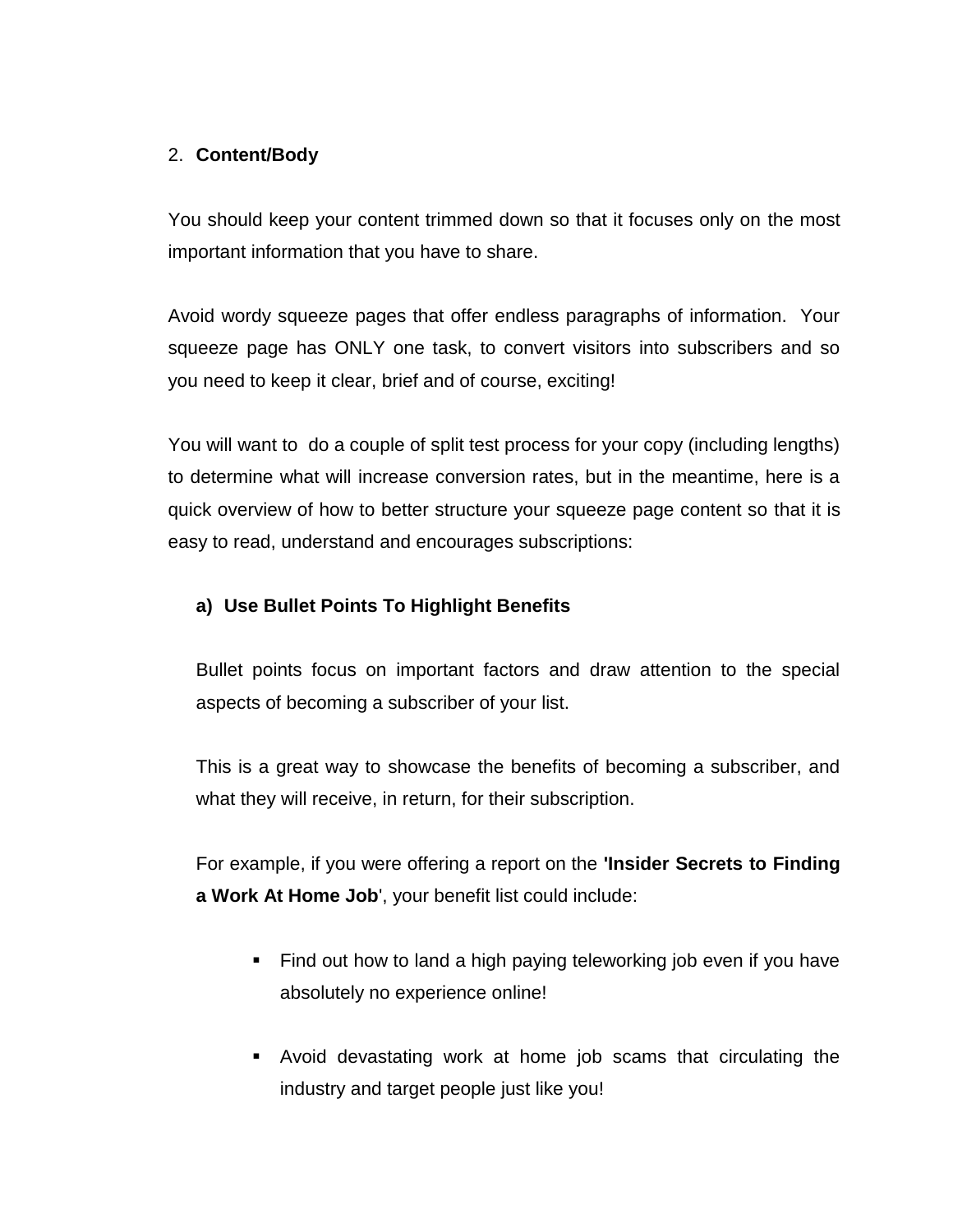- Discover the #1 freelance website where 99.9% of new telecommuters are able to secure employment in their first week online.
- Create a compelling resume that guarantees you stand out from the crowd and get noticed by top paying companies online!

#### **b) Retain Focus At ALL Times**

Eliminate any external links and keep your squeeze page focused. You want to avoid distractions or in directing potential subscribers to external websites (or even internal pages on your site).

Their ONLY option should be to subscribe to your mailing list. You don't want to confuse them or deter them from your one objective; that's to be your confirmed subscriber.

Avoid navigation menus, widgets, plugins, or links to articles. Your squeeze page should be a simple one page long, feature your bullet list, headline, optin box and privacy policy. Avoid any confusion from the information or content that is not needed to grab the attention of your potential subscriber.

#### **c) Strong & Clear "Call To Action"**

If you want your squeeze page to effectively recruit new subscribers, you NEED to clearly instruct your visitors to fill out your opt-in form and confirm their request.

Do NOT assume that people know what to do. Remember, not everyone is likely to know how to deal with mailing lists, and so you need to directly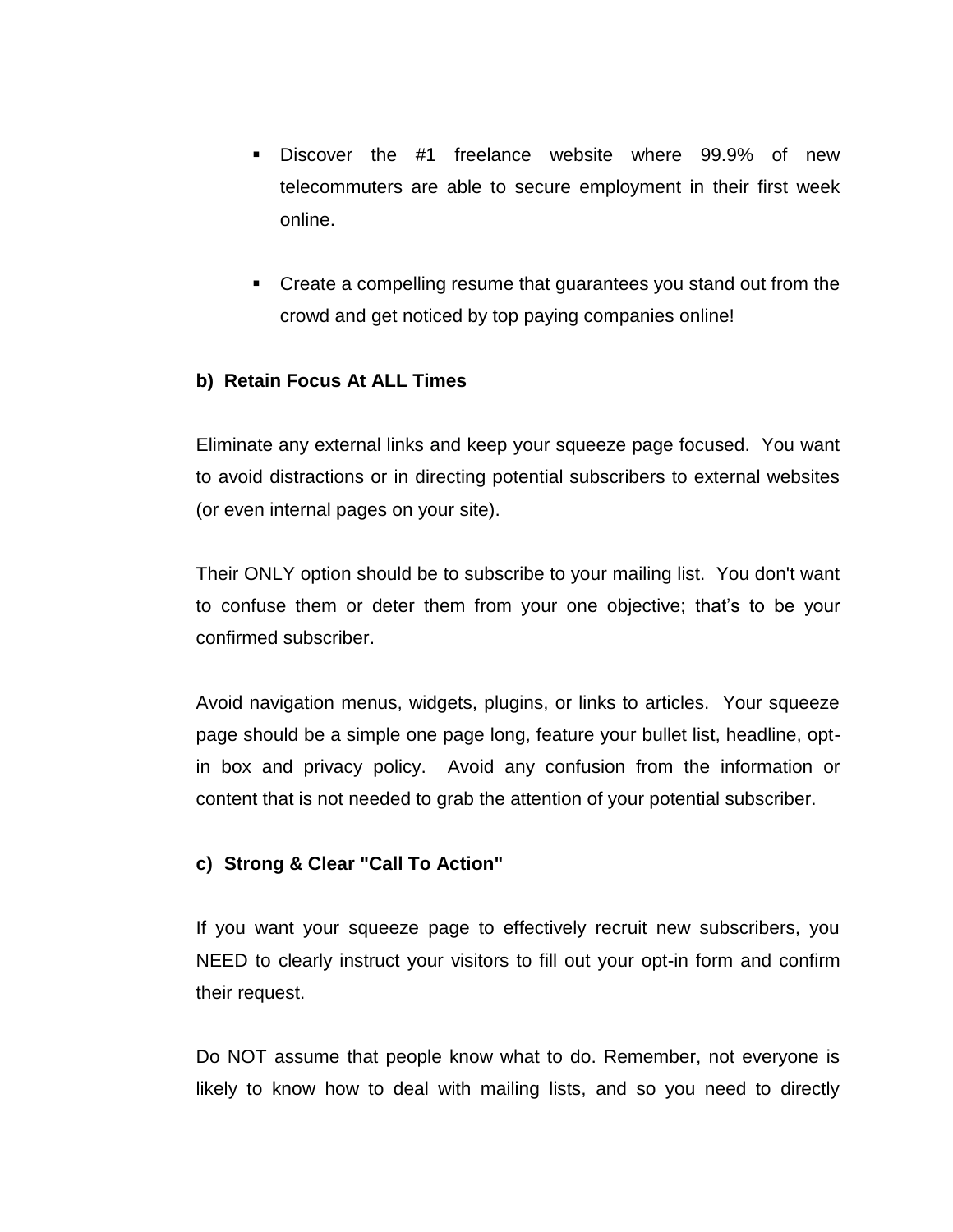instruct them as to how they are able to gain access to your free, high quality offer.

Just on the next step, you will also want to direct them to confirm their request to your list once they have entered in their name and email address. (If you are using a double opt-in mailing list campaign)

If you are using a double opt-in campaign, you will NOT be able to communicate with any of your subscribers who have not verified their request, so make absolutely certain that you are following up and instructing everyone to confirm their email subscription.

(You can do this by automatically directing subscribers to a secondary page on your site that thanks them for subscribing and tells them that the final step is to check their email and confirm their request to join your list by clicking on the confirmation link sent out by your autoresponder system).

Your confirmation page should work just like your squeeze page, keep it clean and simple. Avoid ANY external links at this point because you need your subscriber to follow your instructions instantly, eliminating any chance of them forgetting to confirm.

#### 3. **Your Incentive Offer**

In order to entice your website visitors into subscribing to your mailing list, you want to really take the time to consider a free incentive to maximize the number of visitors that you can convert into subscribers.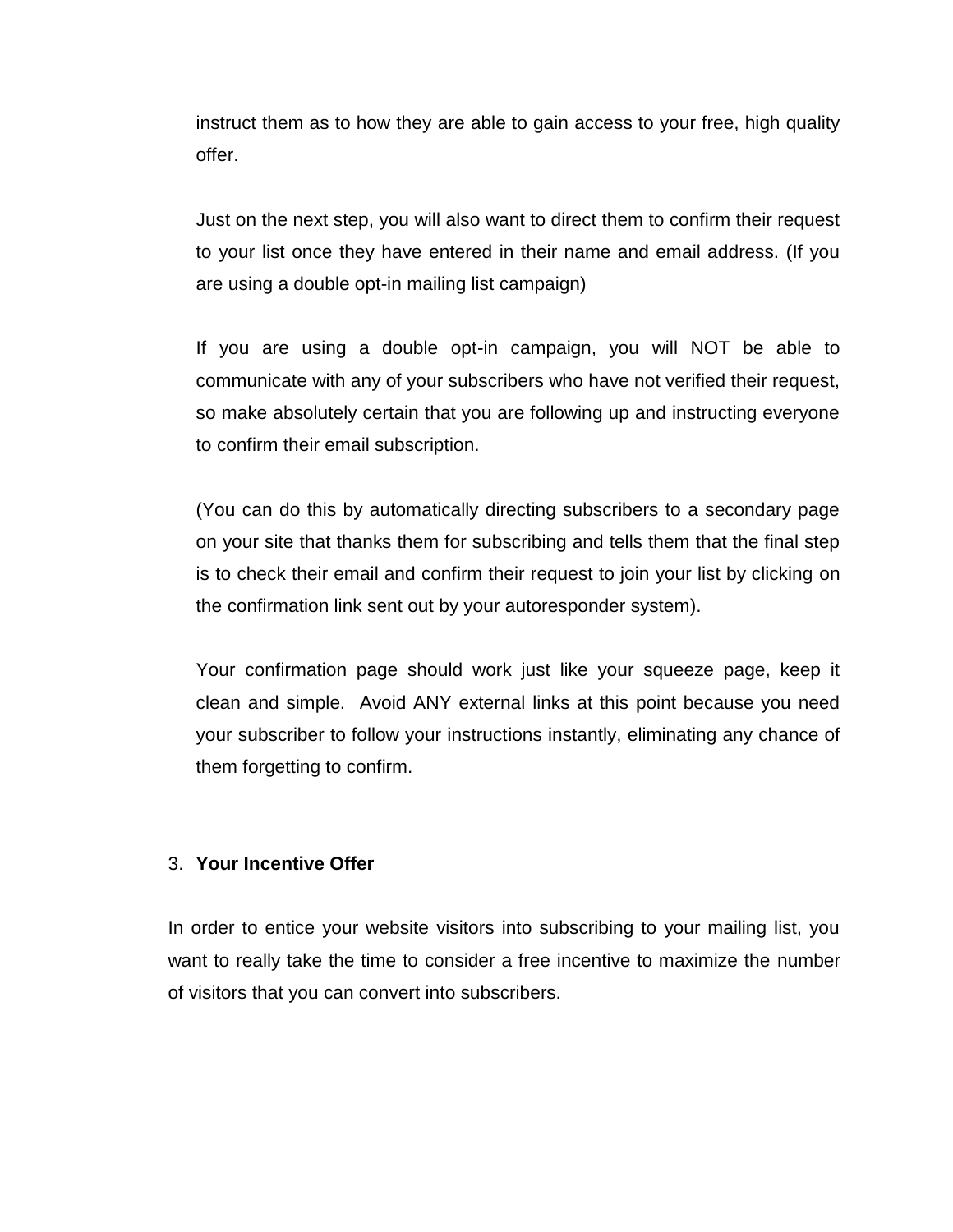People are often leery about handing over their name and email address to a complete stranger. With so many Email Marketers spamming their lists with useless garbage, web users have become cautious about whose lists they join.

This is why you need to present an offer that is absolutely irresistible.

You want to stand out from the crowd by taking them by the hand and saying "**Take a look at what I am offering you!**", and in case they aren't listening, a free incentive just may be the push they need to motivate them to take the action and subscribe to your list.

It's a very powerful way to generate a huge list of confirmed opt-in subscribers as well as begin the process of building a relationship with these subscribers.

When it comes to what you should offer for your visitors, there are many different products range that work well, depending on your niche market or content.

For the incentive, you could consider offering:

- **Free Report**
- **Free Ebooks with either personal use, resell rights or PLR**
- **Free Graphic or Template Packages**
- **Free Tutorials**
- **Free Sample Chapter (a leak chapter from a paid product)**
- **Free e-Courses**

You really want to spend some time evaluating your options when it comes to the giveaway (otherwise called a 'bribe'), because it ultimately will be responsible for whether your squeeze page converts or fails.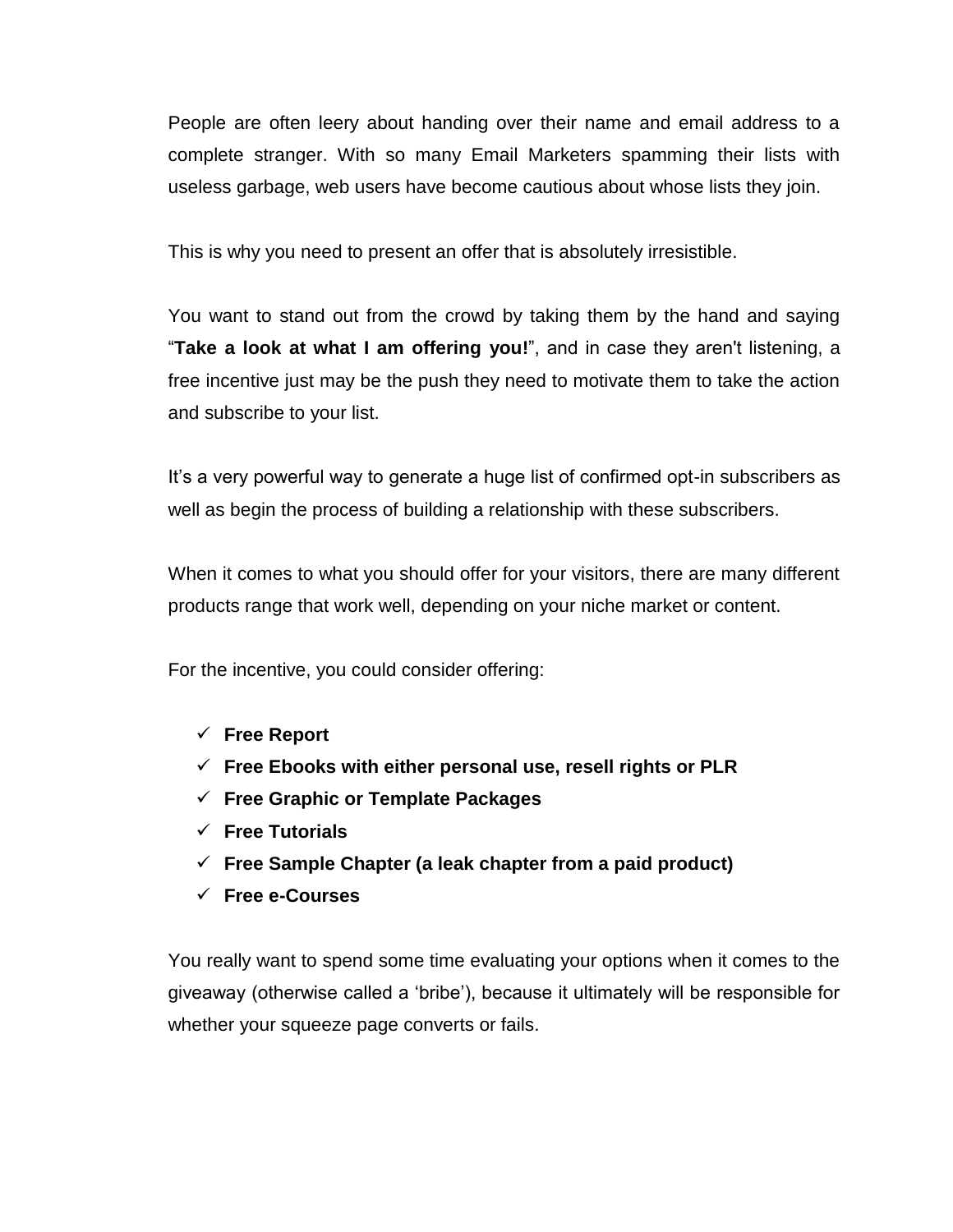When deciding on a squeeze page incentive, you want to determine what your target market is actually looking for, and simply giving them a high quality product that they can't find anywhere else. Be always remembering to offer something that is relevant to your target market.

You can do this with a free report, ebook or a simple e-course that is set up to deliver training tools and resources on a weekly basis.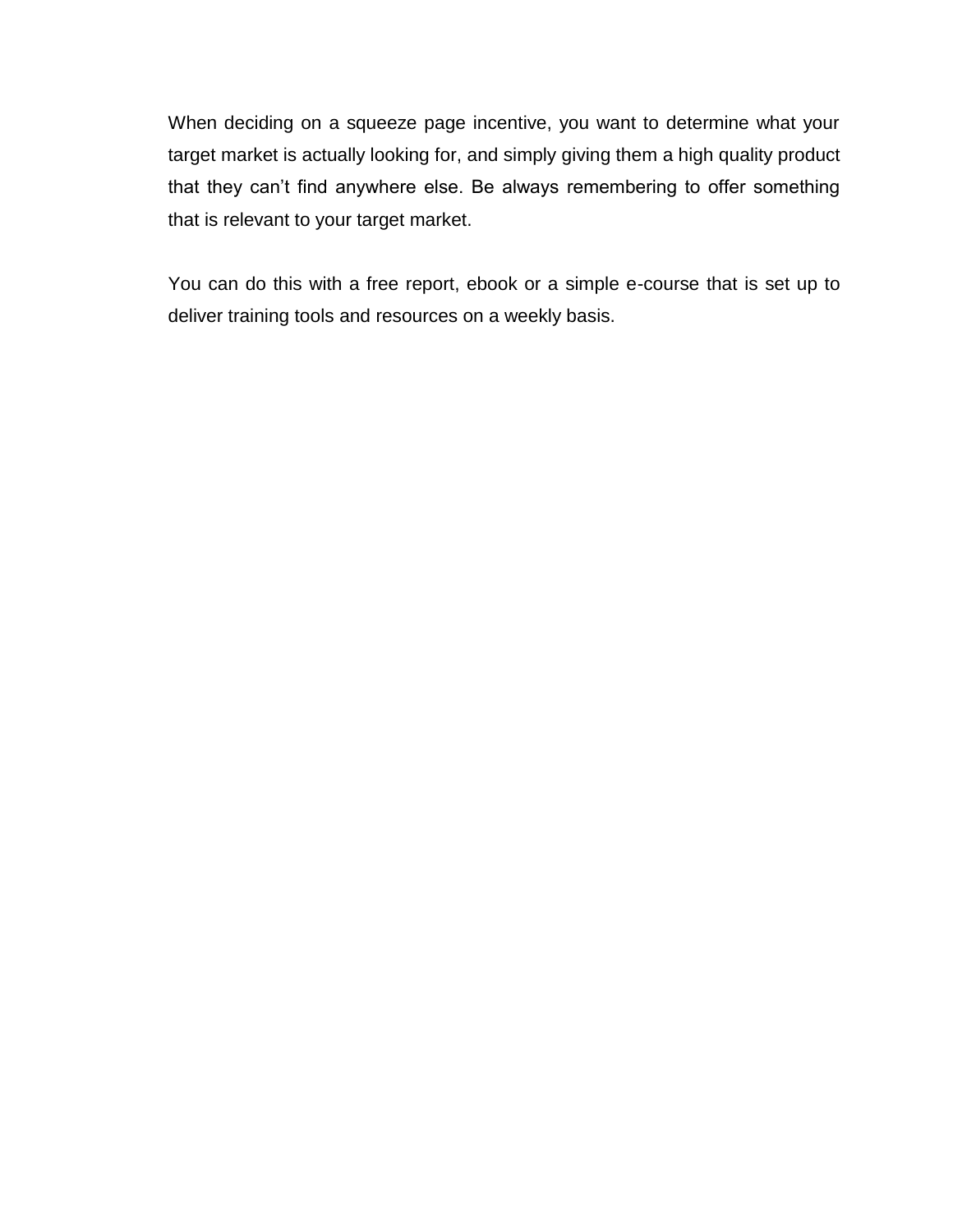## **Generating Maximum Profits From Your Squeeze Page**

<span id="page-18-1"></span><span id="page-18-0"></span>Once you have your squeeze page up and running, done the setup of your autoresponder account, you will need to focus on configuring the email sequence that's be activated the moment a subscriber opted into your mailing list.

#### *Here's how it works:*

- $\triangleright$  Your visitor fills in their information via your squeeze page and confirms their request be added into your newsletter mailing list.
- $\triangleright$  Your autoresponder start the mailing sequence and emails your prospect a welcome email that you have written. Within a few minutes later of their subscription, the message sent out automatically to their email inbox.
- $\triangleright$  Your autoresponder continues to email your subscriber on pre-defined dates and times, according to the follow-up system you have set up within your autoresponder account.

You can configure the delivery dates and times from your administration panel, and all the emails you have created within your autoresponder account is going to send out to all active subscribers on a regular schedule.

**Example: If you create 4 emails that scheduled to deliver the follow-up messages on a specific date and time, it will do its work like this:** 

 **1st Email: I**nstantly sent to your subscriber thanking them for subscribing to your list and provides the download that you initially offered on your squeeze page, usually a direct link to the download location on your website.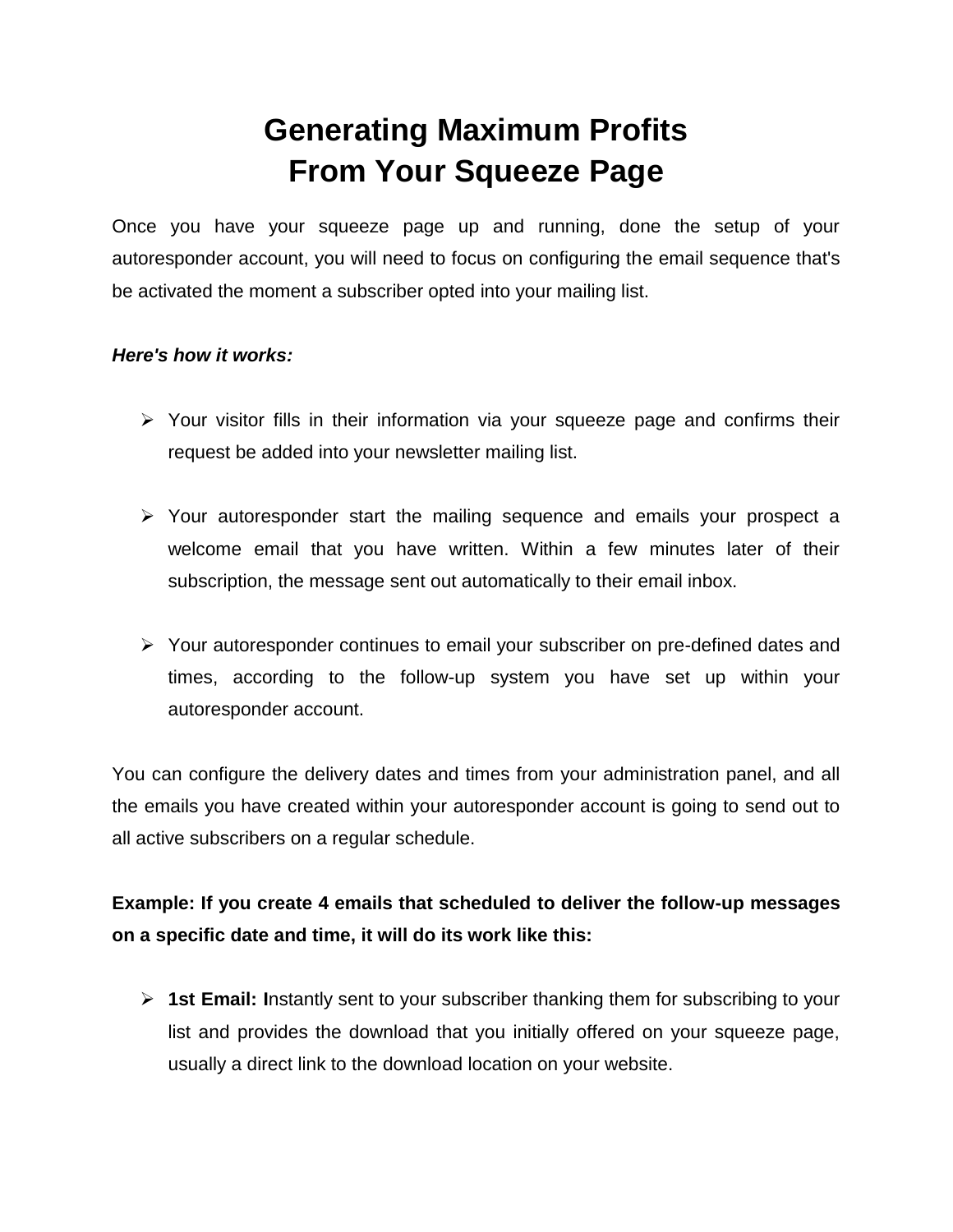- **2nd Email:** Scheduled to send out on the third day after your subscriber has confirmed their request, and includes an email offering free content, extra articles or another report.
- **3rd Email:** Scheduled to go out on the sixth day of the sequence, promotional based, advertising a related product.
- **4th Email:** Scheduled to go out on the tenth day and so on.

The balance that you use, when mixing up free content with promotional based material is entirely up to you, however the more value you give to your list, the easier and faster it will be to develop a relationship with your subscribers.

Taking an aggressive approach to email marketing works for some, however for the most, it's always best to step carefully, initially focusing on building a relationship with your list, and then doubling that up with promotional offers, or recommendations to affiliate based products.

Essentially, you want to '**condition**' your list so that they grow accustomed to receiving promotional based emails from you often.

It's up to you to keep a pulse on your subscriber base, and find what works the best, how often you contact them, and whether they respond well to the products you are promoting.

Just don't be afraid to experiment and test out new ideas and creative ways to consistently grow and keep up your subscriber base.

**Here are a few ways to build the highest performing mailing lists, quickly and easily:**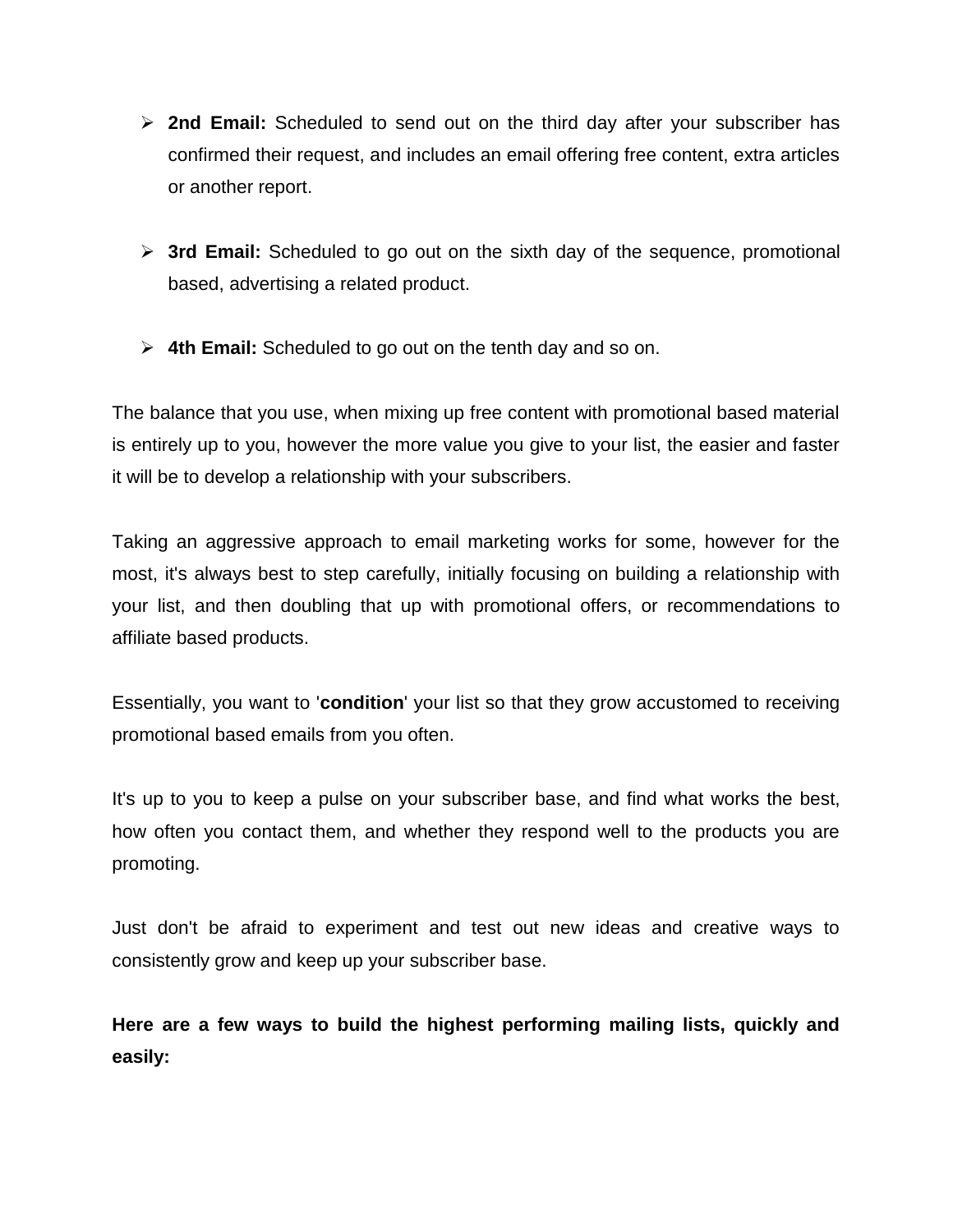#### **A. Create Multiple Squeeze Pages**

Rather than just constructing one squeeze page, consider creating a network of optin pages that cover various markets as well as the SAME market, but offering a different giveaway product.

By doing this, you are able to cater to all sorts of people who are not interested in one giveaway but would gladly sign up to receive another. Plus, you can easily split test different layouts and templates by running various squeeze page offers at once.

Keep in mind that the more squeeze pages you have in circulation, the more exposure you'll receive.

Note: You can use the same autoresponder sequence for all of your squeeze pages within the same niche markets, as long as you customize the introductory email so that it features each unique giveaway or offer.

#### **B. Implement Your Squeeze Page Into Social Networking Profiles**

If you have a Squidoo lens, you can now add opt-in pages right into your existing page. It's available as a module, and it's a great way to generate instant traffic to a remotely hosted opt-in page.

You can set up an unlimited amount of Squidoo lens pages, incorporating your squeeze page into each one. Just make sure to have enough content built into your lens so that you are offering something valuable to the visitors.

Note: Squidoo be considered an authority website and carries exceptional weight within the search engines, not only will you be able to generate fresh leads from your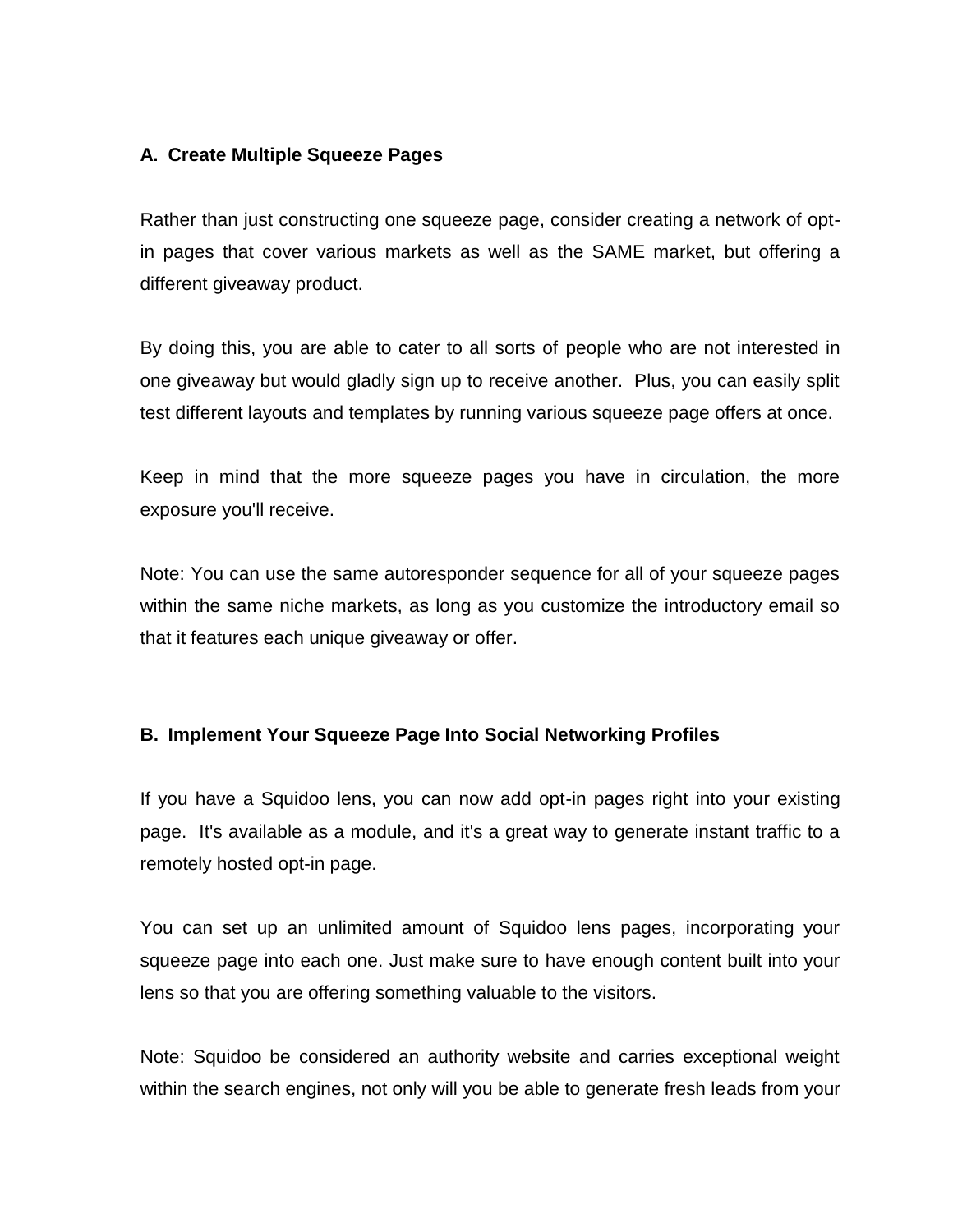opt-in page itself, but you could also add links to your Squidoo lens pages that lead visitors to your other squeeze pages as well.

Hub Pages is also another great method of drawing in new traffic and subscribers. HubPages works similarly to Squidoo in terms of being able to create instant single websites even if you are unfamiliar with HTML.

You should also add your squeeze page URL into your Twitter profile, as well as every other social community you are a part of including Facebook, YouTube and MySpace.

For 2012, you should start incorporating your opt-in form into your Facebook pages and there are lots of advantages of using Facebook as one of your list building campaign. Facebook has an estimated 850 million users till today that could be a great advantage for building a decent list of subscribers.

If you use Aweber, you could easily integrate the opt-in form into the Facebook page to start capturing the targeted prospects from Facebook members.

Here are a select few of the top social networking profiles:

- [Facebook](http://www.facebook.com/)
- [Twitter](http://www.twitter.com/)
- [Squidoo](http://www.squidoo.com/)
- [HubPages](http://www.hubpages.com/)
- [YouTube](http://www.youtube.com/)
- [MySpace](http://www.myspace.com/)
- [Google Plus+](http://plus.google.com/)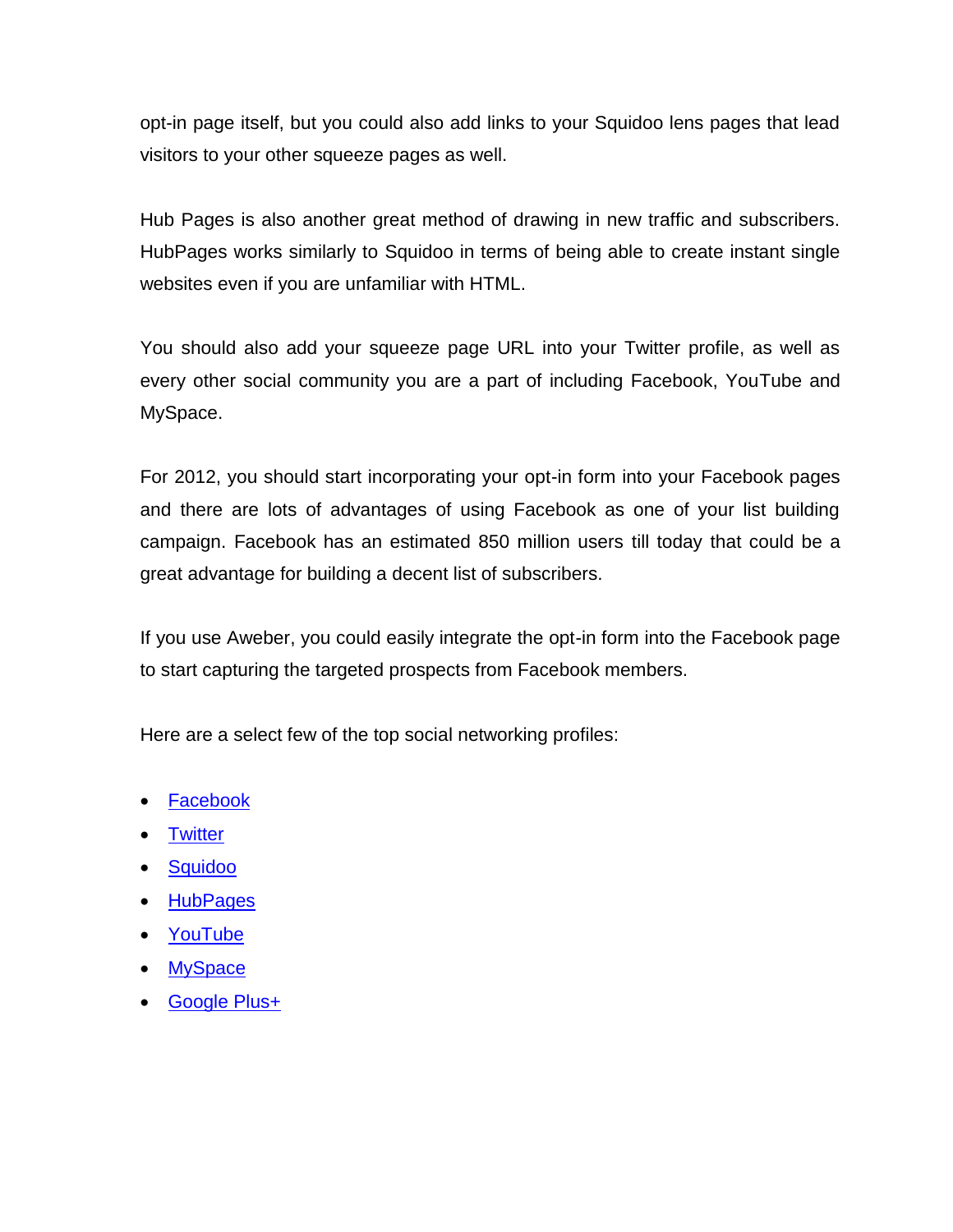#### **C. Article Marketing**

Article marketing is an excellent (and free!) marketing strategy for many of us; end up being our primary strength behind generating consistent traffic to our squeeze pages.

With article marketing, it's all about offering high quality, relevant content that targets your market and propels them into exploring your resource box and visiting your website to find out more about you.

Article marketing is extremely easy to set up, and even if you aren't a skilled writer, you can easily outsource article creation to affordable, high quality writers.

Even if your budget is very small, there is no reason to why you can't compile a small package of articles, spanning from 300-500 words in length that are highly targeted and relevant to the topic on your squeeze page.

Start out by submitting 3-5 articles every week, and before you know it, your article campaign will generate consistent traffic to your squeeze pages. As you continue to expand on the number or articles in circulation, you will be able to generate more traffic often.

Just make sure that the articles you do submitted into article directories are exceptionally well written and targeted.

After all, these articles represent you and your brand, and you want your readers be impressed with the quality as they are likely going to explore your other products on the information found within your article content.

Pay attention when constructing your author's resource box (Being attached to each article you are submitting.)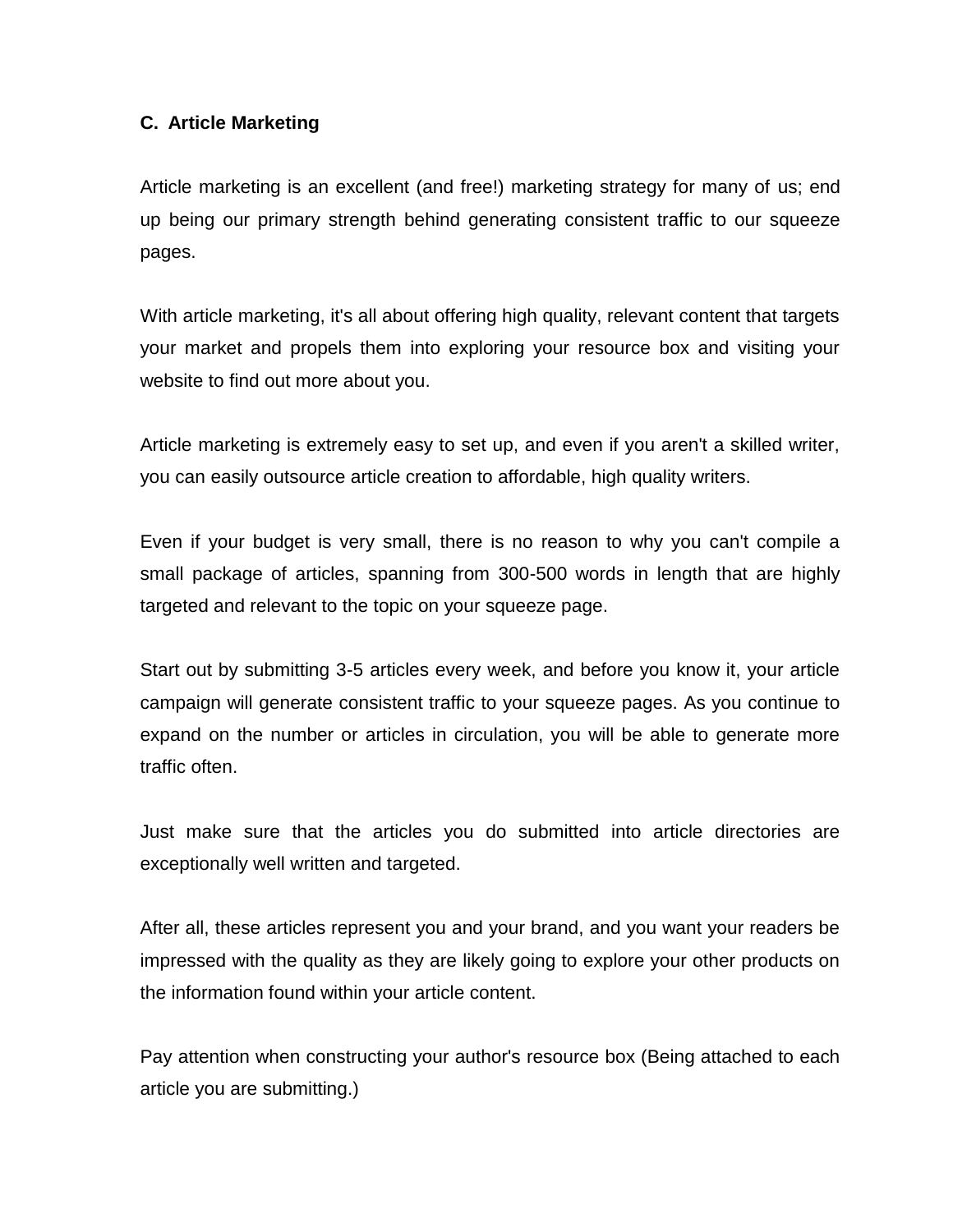This resource box is the only place in which you can add in external links and you want to include a call to action that motivates your reader into clicking on your link and visiting your squeeze page.

You also want to use anchor text if possible, so that not only are you able to generate traffic from article directories, but you can also rank for specific keywords relevant to your niche within the search engines.

Here are a few top article directories to get you started on:

- [http://www.EzineArticles.com](http://www.ezinearticles.com/)
- [http://www.GoArticles.com](http://www.goarticles.com/)
- [http://www.ArticleDashboard.com](http://www.articledashboard.com/)
- [http://www.ArticlesBase.com](http://www.articlesbase.com/)
- [http://www.IdeaMarketers.com](http://www.ideamarketers.com/)
- [http://www.Amazines.com](http://www.amazines.com/)

*(I have included a full list of top most recommended & high ranking article directories at the end of this report)*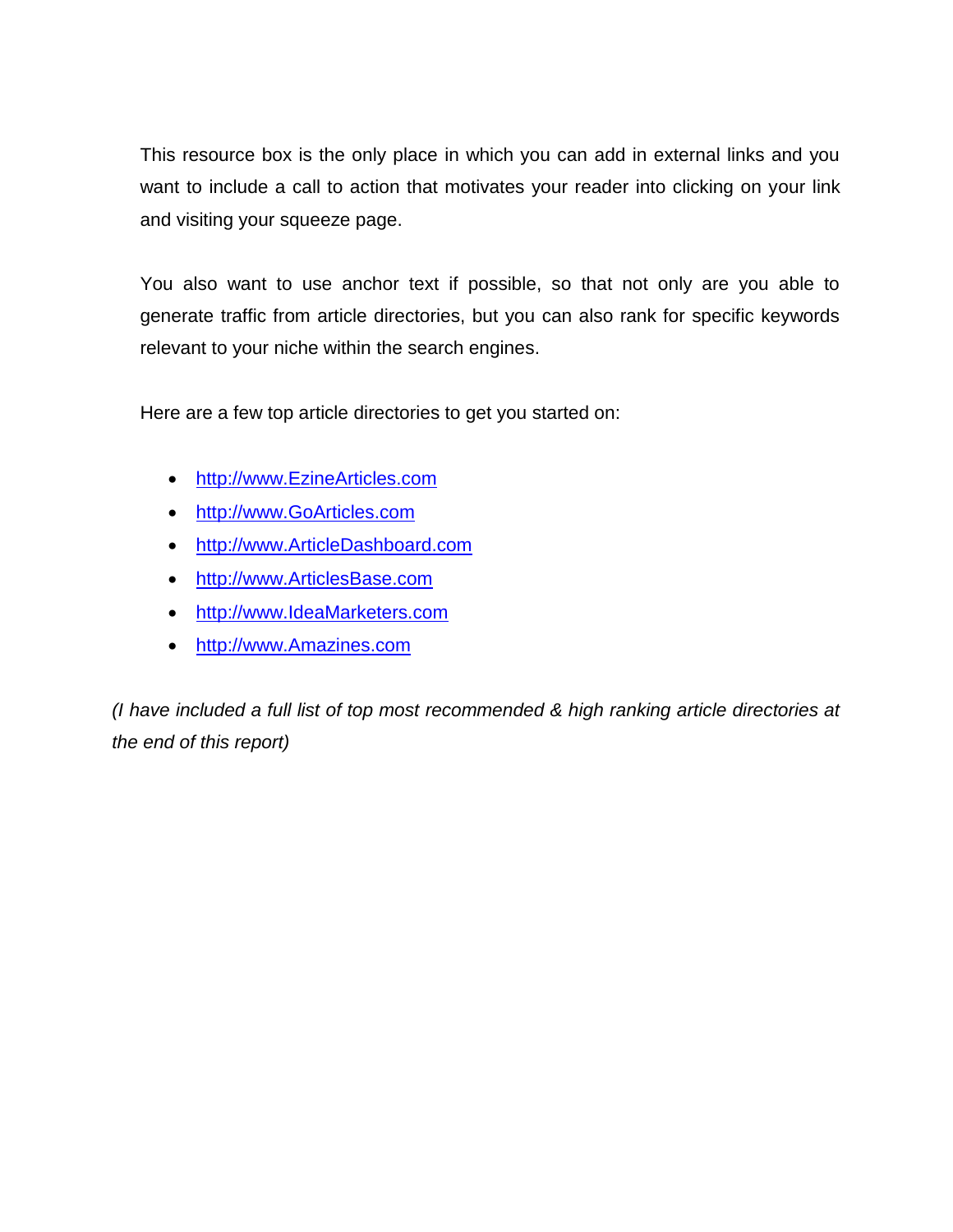## **Conclusion**

#### <span id="page-24-0"></span>**Split Test! Split Test! Split Test!**

Split testing your squeeze pages is the most important thing to build a successful list building campaign.

Regardless how well you design your site, or how thoroughly you analyze each section of your squeeze page, there is no way that you will be able to accurately predict how well your visitors will respond to your offer, without comparatively testing alternative layouts. You might be sinking in the deep blue sea.

One easy free way of split testing your squeeze pages and evaluating conversion rates is by using Google's Website Optimizer, a no cost tool that will help you to run simple split testing for any websites you own.

You can sign up for a free account at: <http://www.google.com/analytics/>

### <span id="page-24-1"></span>*Developing Your Brand!*

It's important to build brand awareness and developing a relationship with your subscriber base, because the more that your subscribers trust you and the more product recommendations that you make could be more responsive, the easier it will be to convert those subscribers into frequent buyers.

Every email you send to your list should directly work towards strengthening your brands recognition for value. This means that you have to extremely careful with the kinds of products you are promoting as well as the quality you endorse.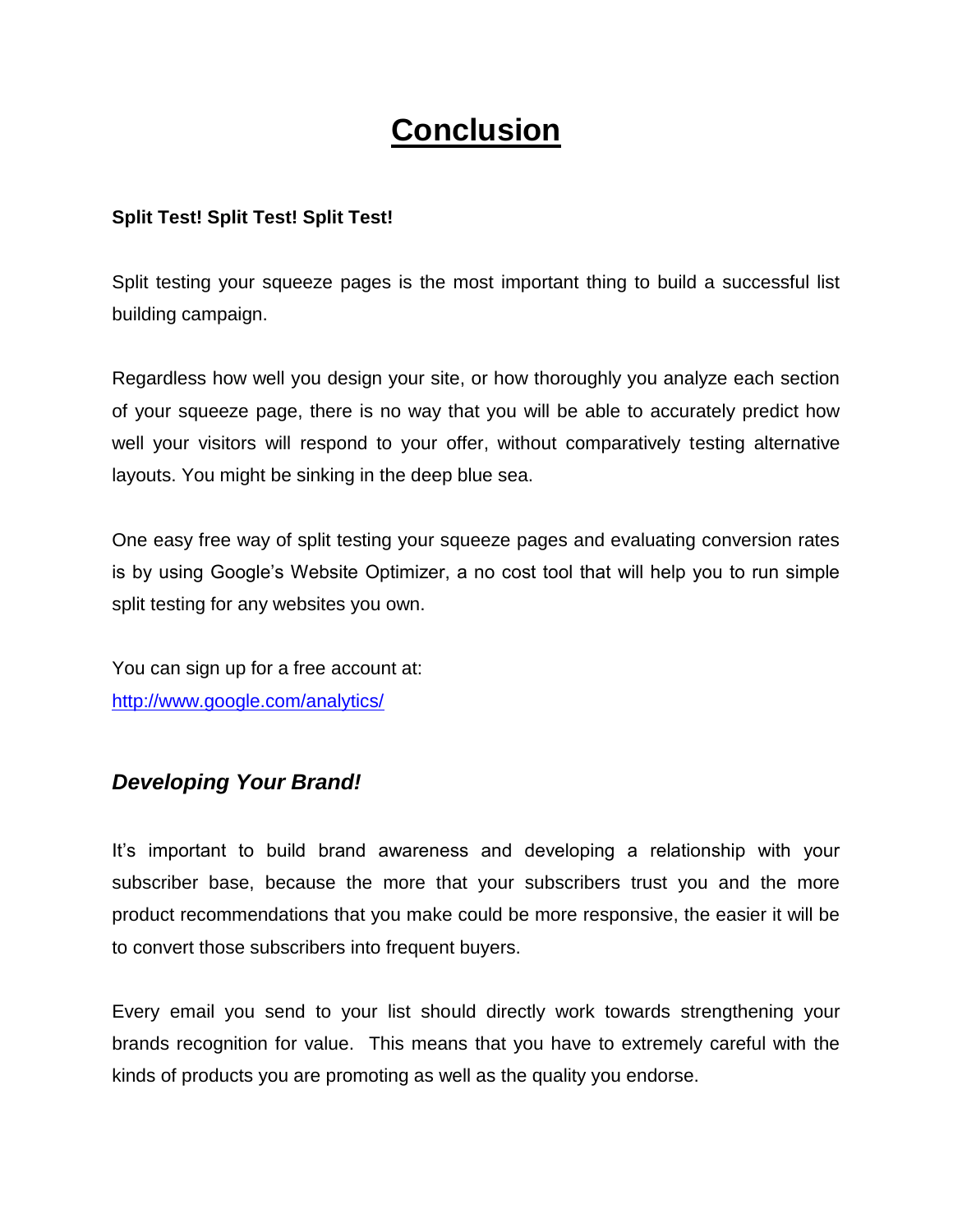Whether you are the creator or not, if you give it your stamp of approval, your subscriber base will hold you accountable if the product or service fail to deliver.

You should always analyze each product or offer you are planning to promote so that you will not only stand behind it, but can directly answer any questions that your subscribers may have about the offer.

Keep your emails focused and relevant. If you end up venturing into a new niche or interested in exploring other markets, you should start working towards creating an individual segmented lists for each niche.

## <span id="page-25-0"></span>*Segment Your Lists For Better Targeting!*

Segment your lists does more than maximize your chances of having your emails delivered successfully. List splitting will also help you effectively communicate and target specific subscribers, increasing response rate and helping you to create a more successful broadcasts.

For example, if you developed a mailing list catering to the "Internet Marketing" group, it's likely that your subscribers are coming from different backgrounds with different levels of marketing training or having the interest in just a few areas of the Internet Marketing industry.

To better segment your lists, you can create content based on each groups based on their interests and skill levels as well as develop products and services around each subscriber category.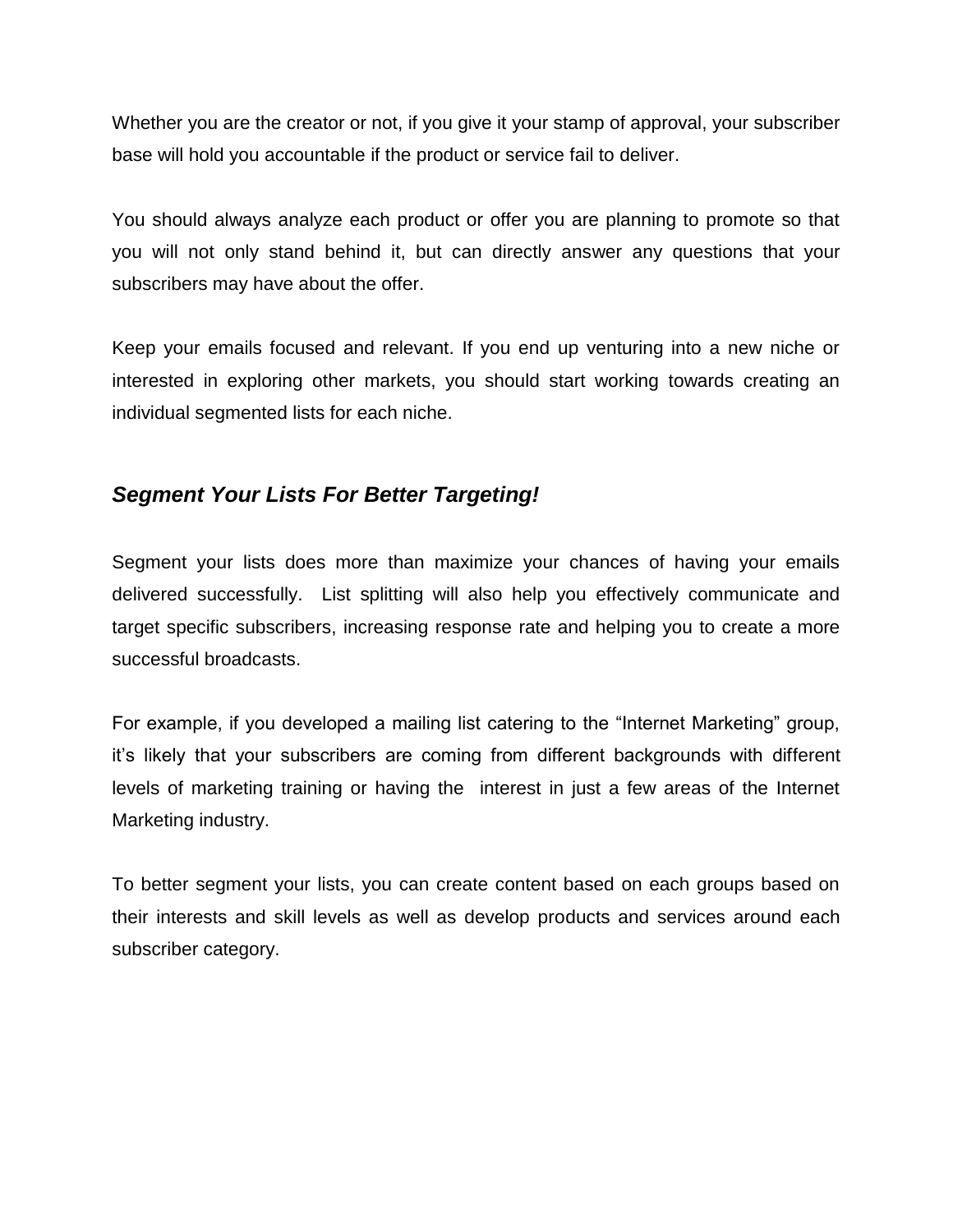### <span id="page-26-0"></span>*Don't Let Your List Run Cold!*

You absolutely need to keep a constant communication with your subscriber base.

This doesn't mean that you necessarily have to email them every day, but what you want to do is consider creating an email broadcasting schedule so that you can get into the habit of connecting with your subscribers regularly, while demonstrating consistency.

Your subscribers will then begin to expect your emails on certain days and by doing this, you will begin to see a huge increase in your open rates.

The more consistent you are with your broadcasts, the easier it will be to condition your subscribers to accept promotional based emails and advertisements in between mailings containing free content and resources.

So, at last, always work around with your squeeze page split testing, as well as tweaking your conversion and make a constant communication with your subscriber base will do you well for long term goal on list building.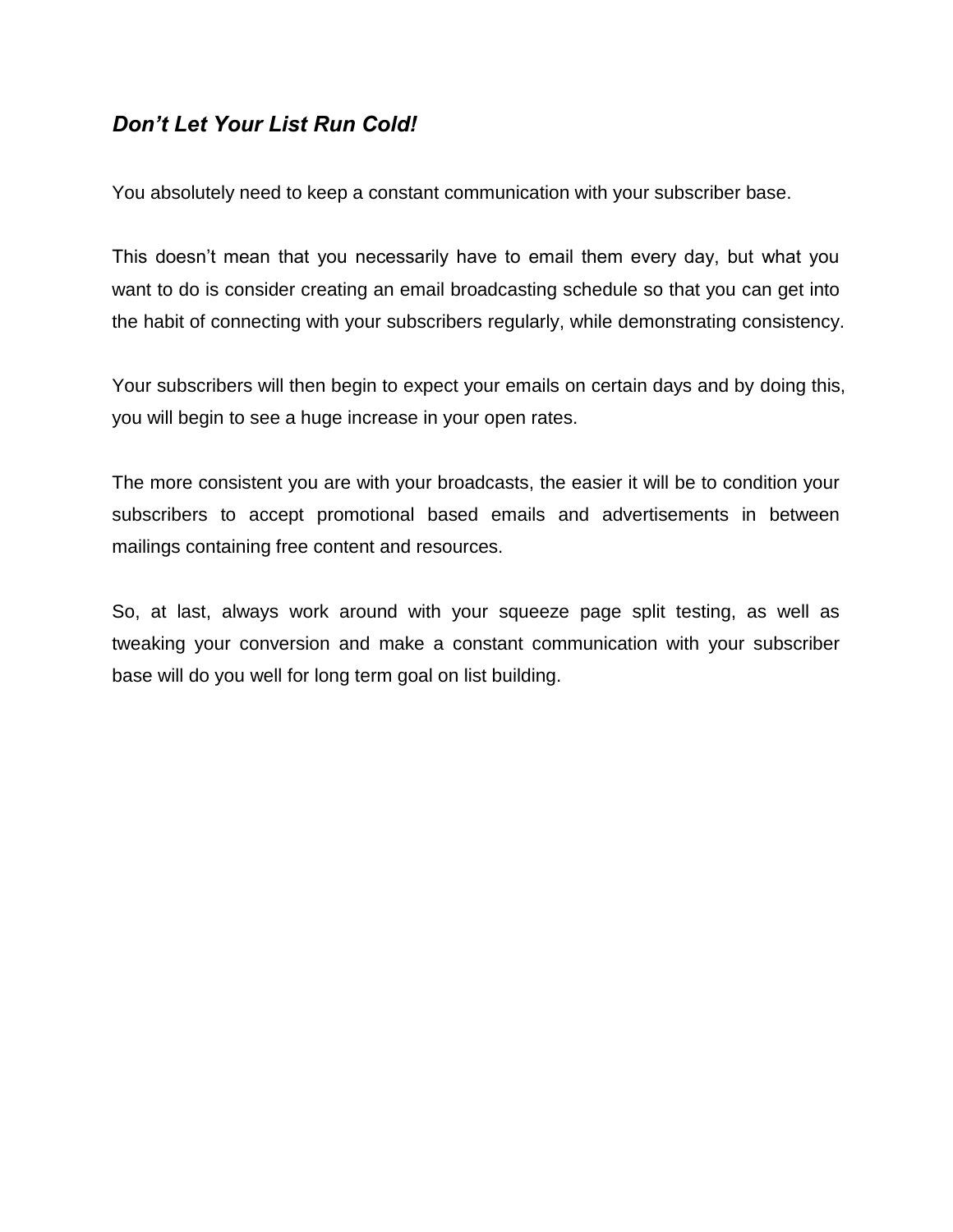## **Recommended Resources**

#### <span id="page-27-0"></span>**Autoresponder Services**

#### **Hosted Solution**

- 1. [Aweber](http://proceed.aweber.com/)
- 2. [GetResponse](http://www.getresponse.com/index/proceed101)
- 3. [ImnicaMail](http://www.imnicamail.com/)
- 4. [TrafficWave](http://www.trafficwave.net/)
- 5. [iContact](http://www.icontact.com/)
- 6. [ConstantContact](http://www.constantcontact.com/)

#### **Owned Version**

- 1. [Millennium Responder](http://www.millenniumresponder.com/)
- 2. [Interspire Email Marketer](http://www.interspire.com/emailmarketer/)
- 3. [Auto Response Plus](http://www.autoresponseplus.com/)

**Free HTML Editor** - The free HTML editor allows you to create your own web pages the simple and easy way without any HTML or PHP programming knowledge.

- 1. [NVU](http://net2.com/nvu/)
- 2. [KompoZer](http://kompozer.net/)
- 3. [Amaya](http://www.w3.org/Amaya/)
- 4. [HTML-Kit](http://www.htmlkit.com/)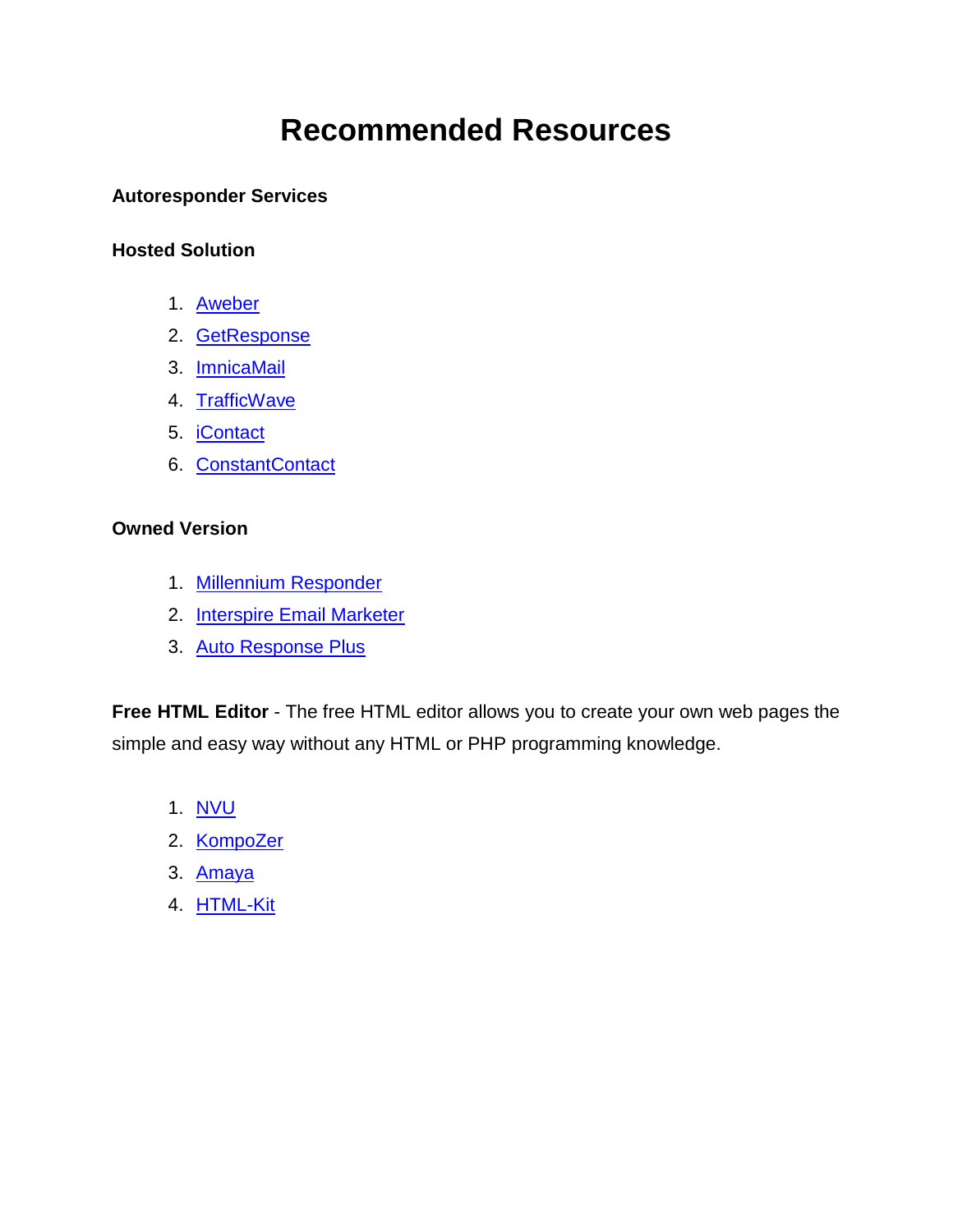**Free FTP Program** - FTP (File Transfer Protocol) software that allows you to upload files to your website with easy to use web interface, besides using for uploading of files to your website, you can also use this software to perform files downloading from your website for backup purpose.

- 1. [FileZilla](http://filezilla-project.org/)
- 2. [FireFTP](http://fireftp.mozdev.org/)
- 3. [GoFTP](http://www.goftp.com/)
- 4. [CoffeeCup Free FTP](http://www.coffeecup.com/free-ftp/)
- 5. [Core FTP LE](http://www.coreftp.com/)

### **Web Hosting & Domain Names**

- 1. [NameCheap](http://www.namecheap.com/)
- 2. [GoDaddy](http://www.godaddy.com/)
- 3. [1&1](http://www.1and1.com/domain-names)
- 4. [Name](http://www.name.com/)
- 5. [Dotster](http://www.dotster.com/)

### **Article Directories**

- 1. [http://www.articlebiz.com](http://www.articlebiz.com/)
- 2. <http://www.ezinearticles.com/>
- 3. <http://www.goarticles.com/>
- 4. <http://www.articlealley.com/>
- 5. [http://www.articlesbase.com](http://www.articlesbase.com/)
- 6. <http://www.articlecity.com/>
- 7. <http://www.articleclick.com/>
- 8. <http://www.articledashboard.com/>
- 9. <http://articleonlinedirectory.com/>
- 10[.http://www.articleteem.com](http://www.articleteem.com/)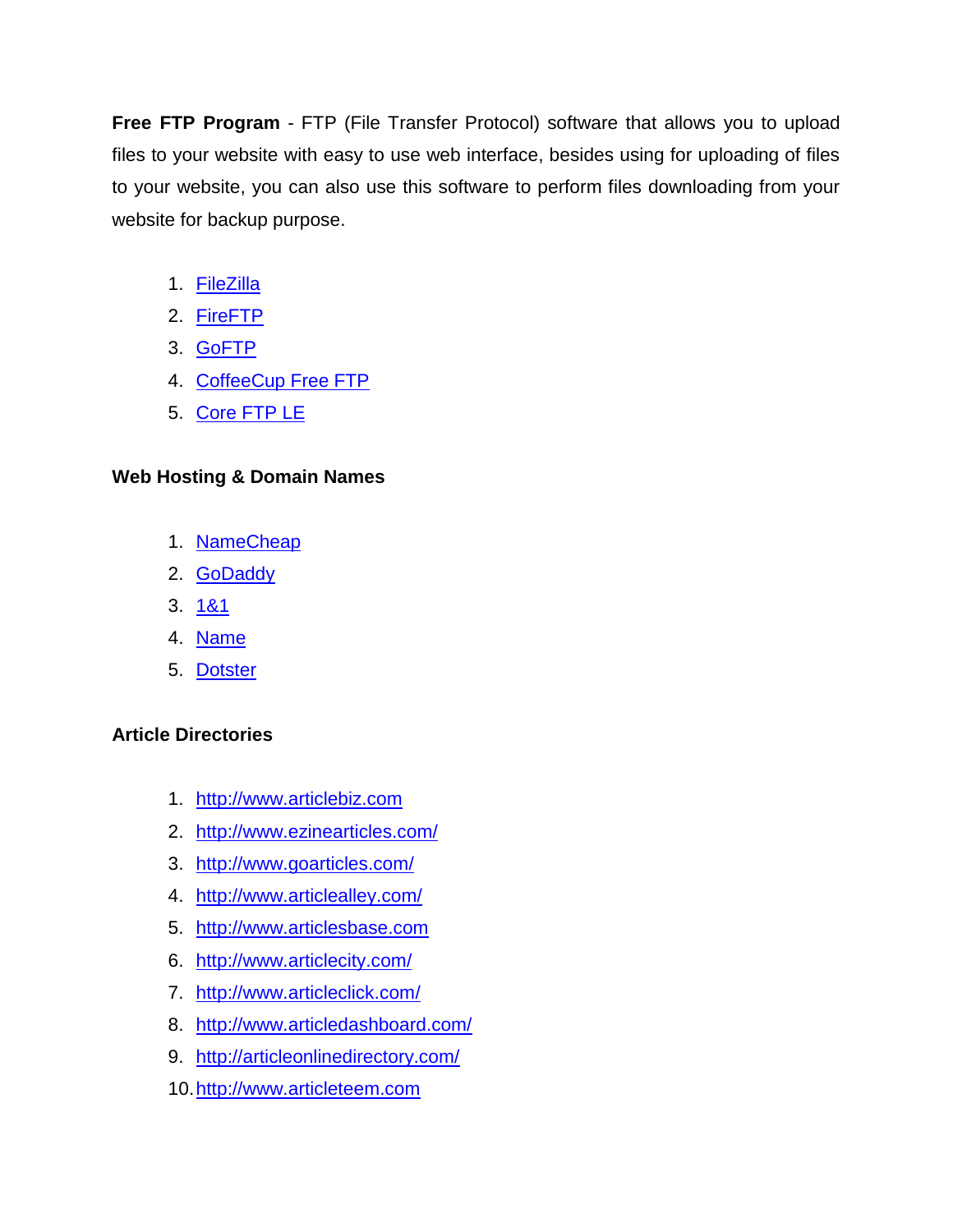- [.http://www.isnare.com](http://www.isnare.com/)
- [.http://www.abcarticledirectory.com/](http://www.abcarticledirectory.com/)
- [.http://www.activeauthors.com/](http://www.activeauthors.com/)
- [.http://www.amazines.com/](http://www.amazines.com/)
- [.http://www.articleblotter.com/](http://www.articleblotter.com/)
- [.http://www.articlelisted.com/](http://www.articlelisted.com/)
- [.http://www.articler.com/](http://www.articler.com/)
- [.http://www.e-calc.net](http://www.e-calc.net/)
- 19. http://www.easyarticles.com
- [.http://www.homebiztools.com/](http://www.homebiztools.com/)
- [.http://www.morefreeinformation.com/](http://www.morefreeinformation.com/)
- [.http://www.premierdirectory.org](http://www.premierdirectory.org/)
- 23. http://www.webpronews.com/submit
- [.http://www.1articleworld.com/](http://www.1articleworld.com/)
- [.http://www.365articles.com/](http://www.365articles.com/)
- [.http://www.a1-articledirectory.com/](http://www.a1-articledirectory.com/)
- [.http://www.a1-optimization.com/articles/](http://www.a1-optimization.com/articles/)
- [.http://www.afroarticles.com/](http://www.afroarticles.com/)
- [.http://www.articlebrain.com/](http://www.articlebrain.com/)
- [.http://www.articlecompilation.com/](http://www.articlecompilation.com/)
- [.http://www.articleland.com/](http://www.articleland.com/)
- [.http://www.articlepros.com/](http://www.articlepros.com/)
- [.http://www.articlerich.com/](http://www.articlerich.com/)
- [.http://www.articlesnetwork.com/](http://www.articlesnetwork.com/)
- [.http://articletogo.com/](http://articletogo.com/)
- [.http://www.articletrader.com/](http://www.articletrader.com/)
- [.http://www.articlevista.com/](http://www.articlevista.com/)
- [.http://www.blogwidow.com/](http://www.blogwidow.com/)
- [.http://www.businesshighlight.org/](http://www.businesshighlight.org/)
- [.http://www.depositarticles.com/](http://www.depositarticles.com/)
- [.http://www.educationarticles.net/](http://www.educationarticles.net/)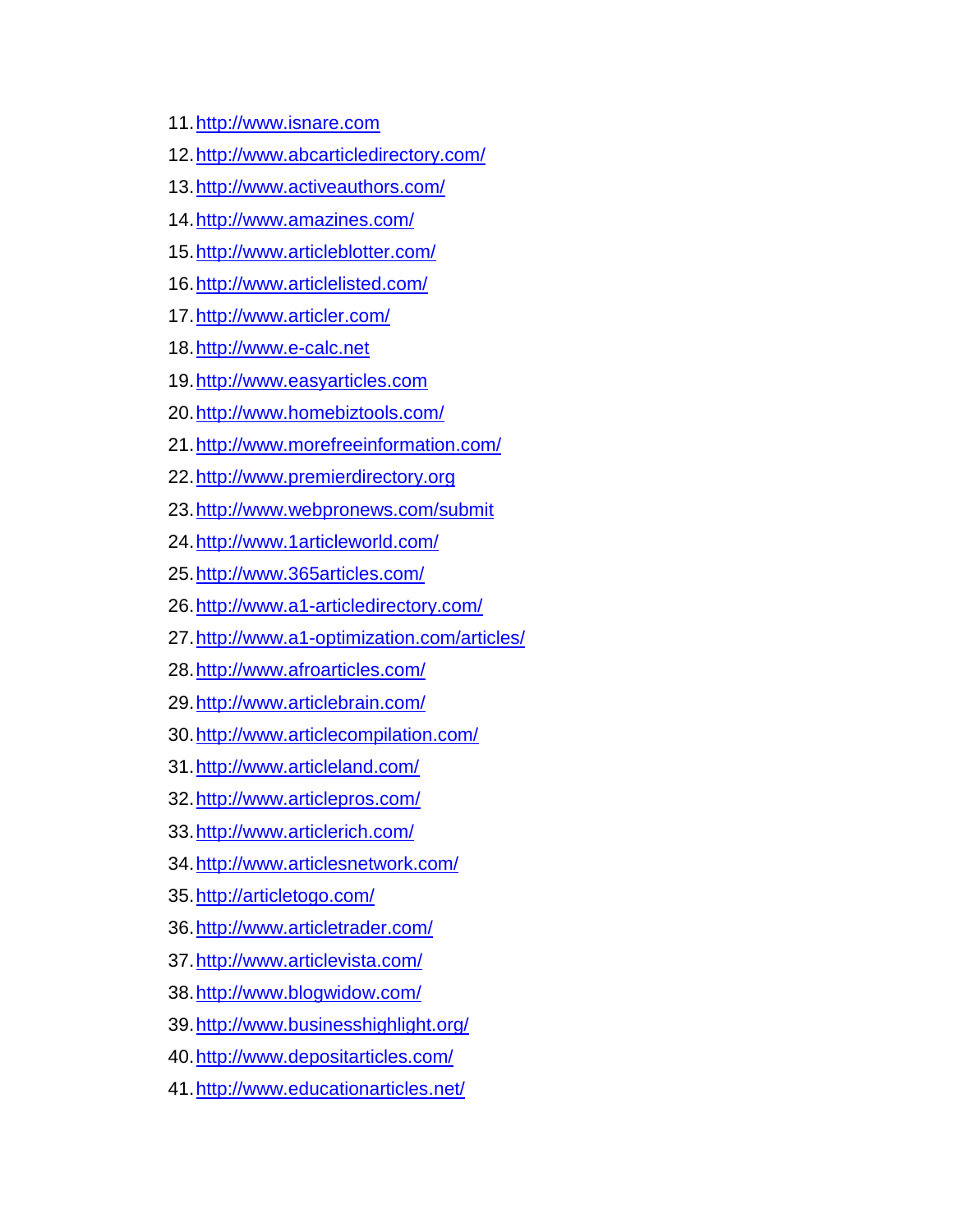- [.http://www.gestbiz.com/articles/](http://www.gestbiz.com/articles/)
- [.http://www.goodinfohome.com/](http://www.goodinfohome.com/)
- [.http://www.greatarticlesformoms.com/](http://www.greatarticlesformoms.com/)
- [.http://www.howtoadvice.com/](http://www.howtoadvice.com/)
- [.http://www.ideamarketers.com/](http://www.ideamarketers.com/)
- 47. http://www.ireprint.info/
- [.http://www.kravities.com/](http://www.kravities.com/)
- [.http://www.leadershiparticles.net/](http://www.leadershiparticles.net/)
- [.http://www.linksnoop.com/](http://www.linksnoop.com/)
- [.http://www.mainstreetmom.com/](http://www.mainstreetmom.com/)
- [.http://www.marketingarticlelibrary.com/](http://www.marketingarticlelibrary.com/)
- [.http://www.modirac.com/](http://www.modirac.com/)
- [.http://www.qwesz.com/](http://www.qwesz.com/)
- [.http://www.reprintarticles.com/](http://www.reprintarticles.com/)
- [.http://www.series-of-articles.com/](http://www.series-of-articles.com/)
- [.http://www.talkinmince.com/](http://www.talkinmince.com/)
- [.http://www.thecontentcorner.com/](http://www.thecontentcorner.com/)
- [.http://www.theegarage.com/](http://www.theegarage.com/)
- [.http://www.therepozitory.com.au/](http://www.therepozitory.com.au/)
- [.http://www.travelarticlelibrary.com/](http://www.travelarticlelibrary.com/)
- [.http://www.upublish.info/](http://www.upublish.info/)

#### **Social Profiles**

- 1. [http://www.facebook.com](http://www.facebook.com/)
- 2. [http://www.twitter.com](http://www.twitter.com/)
- 3. [http://www.youtube.com](http://www.youtube.com/)
- 4. [http://plus.google.com](http://plus.google.com/)
- 5. [http://www.wikispaces.com](http://www.wikispaces.com/)
- 6. [http://www.quizilla.teennick.com](http://www.quizilla.teennick.com/)
- 7. [http://www.wetpaint.com](http://www.wetpaint.com/)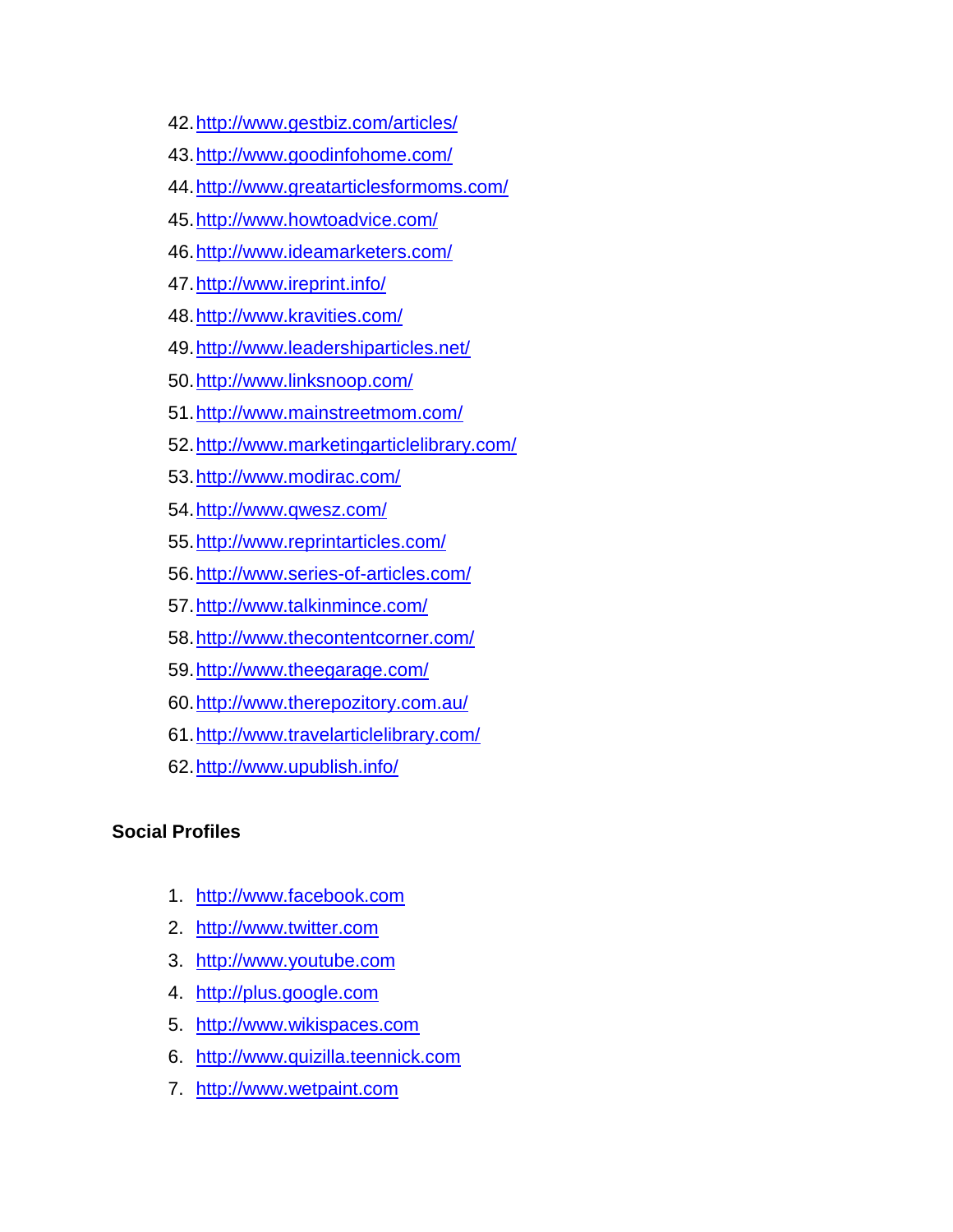- 8. [http://www.wordpress.com](http://www.wordpress.com/)
- 9. [http://www.tripod.com](http://www.tripod.com/)
- [.http://www.webs.com](http://www.webs.com/)
- [.http://www.livejournal.com](http://www.livejournal.com/)
- [.http://www.blog.com](http://www.blog.com/)
- [.http://www.blogspot.com/](http://www.blogspot.com/)
- 14. http://www.jimdo.com
- [.http://www.gather.com](http://www.gather.com/)
- [.http://www.wiki.zoho.com](http://www.wiki.zoho.com/)
- [.http://www.blog.friendster.com](http://www.blog.friendster.com/)
- [.http://www.bravejournal.com](http://www.bravejournal.com/)
- [.http://www.sosblog.com](http://www.sosblog.com/)
- [.http://www.onsugar.com/](http://www.onsugar.com/)
- [.http://www.blurty.com](http://www.blurty.com/)
- [.http://www.insanejournal.com](http://www.insanejournal.com/)
- [.http://www.soulcast.com](http://www.soulcast.com/)
- [.http://www.inube.com](http://www.inube.com/)
- [.http://www.experienceproject.com](http://www.experienceproject.com/)
- [.http://www.typepad.com](http://www.typepad.com/)
- [.http://www.wikidot.com](http://www.wikidot.com/)
- [.http://www.thoughts.com](http://www.thoughts.com/)
- [.http://www.multiply.com](http://www.multiply.com/)
- [.http://www.weebly.com](http://www.weebly.com/)
- [.http://www.shutterfly.com](http://www.shutterfly.com/)
- [.http://www.pulse.yahoo.com](http://www.pulse.yahoo.com/)
- [.http:///www.advogato.org](http://www.advogato.org)
- [.http://www.wikia.com](http://www.wikia.com/)
- [.http://www.hubpages.com](http://www.hubpages.com/)

#### **Freelance Marketplaces**